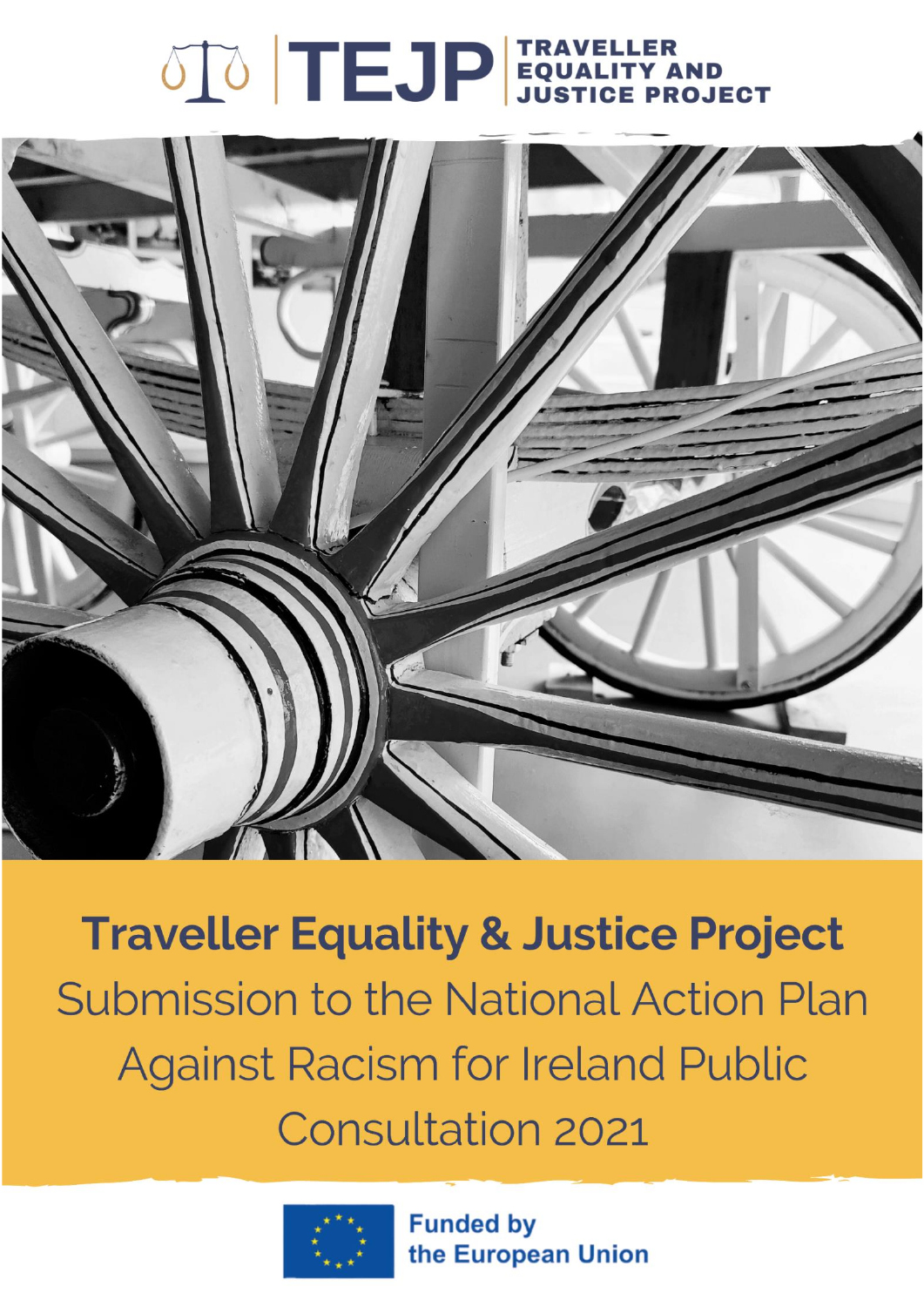## **Traveller Equality & Justice Project Submission to the National Action Plan Against Racism for Ireland Public Consultation 2021**

## **1. Introduction:**

The Traveller Equality and Justice Project is a collaboration between the Centre for Criminal Justice & Human Rights, School of Law UCC and the Free Legal Advice Centre. The work of the TEJP is supported through the European Union's Rights, Equality & Citizenship Award for 2021-  $2023.<sup>1</sup>$ 

The TEJP's mandate is to challenge the inequality and discrimination faced by the Irish Traveller Community, specifically in Cork & Kerry. The TEJP's core outputs include meeting unmet legal need through the establishment of the TEJP Traveller-specific legal clinic and capacity-building of both Travellers and legal professionals. This capacity building is executed through the development of our Traveller Law Database, textbook and other publications which seek to create a knowledge-base for those wishing to extend their practice into equality and minority rights work. Other project activities including data-set-creation on experiences of discrimination and barriers to access to justice, specifically within the Irish domestic equality framework and includes reporting to the European Union throughout the current funding period.

The TEJP supports the establishment of the National Anti-Racism Committee in 2020 and recognises this as one of many steps needed to create a fairer and more just society for ethnic minorities and victims of both discrimination and racism. The TEJP acknowledges the importance of the Committee's work and commitment to engagement with stakeholder organisations and minorities, creating a space to discuss how we can both respond to, challenge and eradicate racism in all its forms within the jurisdiction.

The TEJP welcomes the opportunity to submit to the National Action Plan Against Racism for Ireland Public Consultation 2021 and notes the scope of the Plan to strengthen the Government's approach to combating racism, building on the actions currently in the National Traveller and Roma Inclusion Strategy.

Our submission focuses on the following core themes:

- **Barriers to Justice for victims of Racism and Discrimination and need for legislative reform (Theme 1)**
- **Reform of Hate Speech legislation (Theme 2)**

<sup>1</sup> **The Traveller Equality and Justice Project is funded by the European Union's Rights, Equality and Citizenship Programme (2014-2020)** under Grant Agreement number: 963353 — TEJP — REC-AG-2020 / REC-RDIS-DISC-AG-2020**.**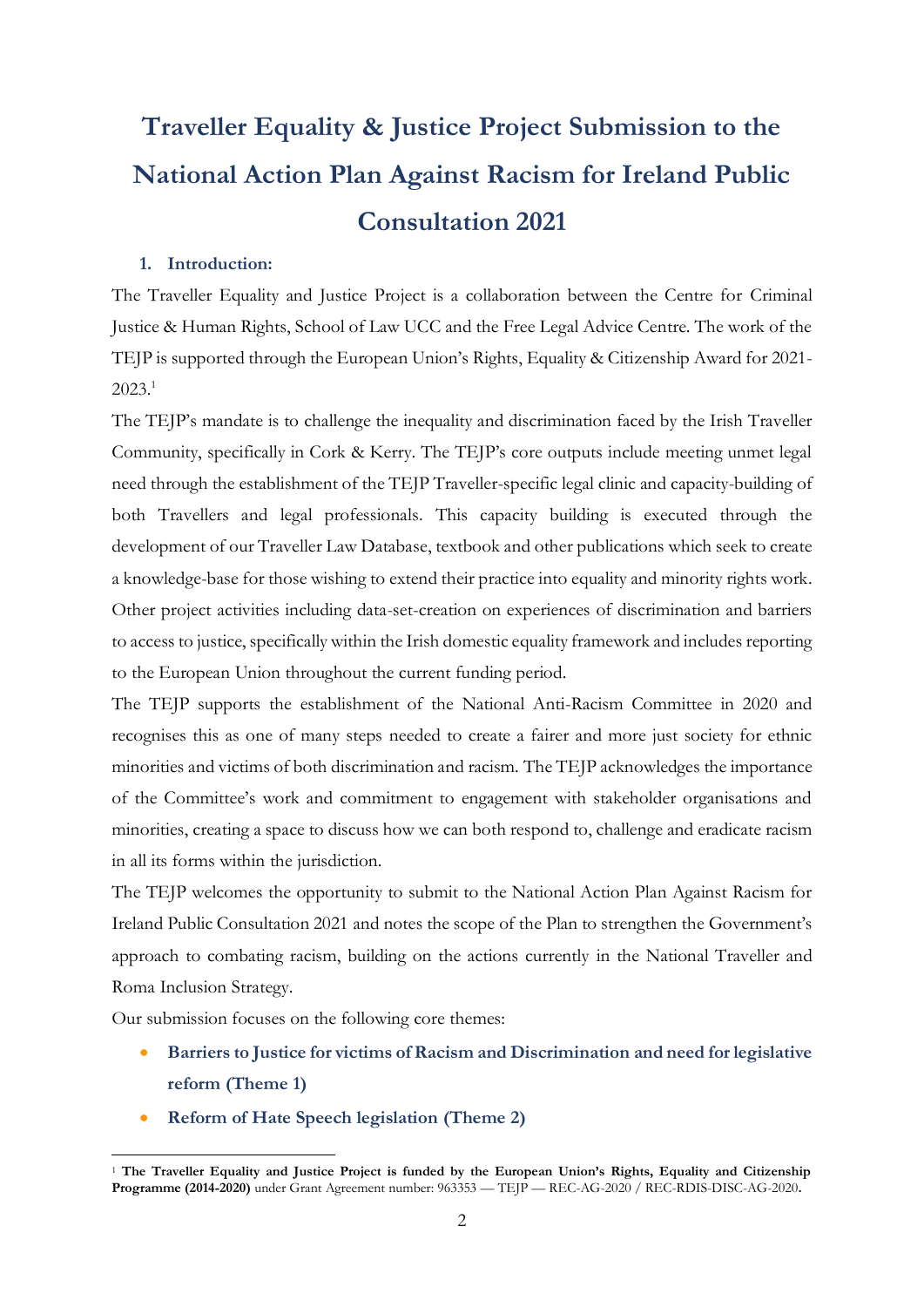- **New initiatives for equal access to employment, education and accommodation (Theme 3)**
- **Actionable policies for greater social inclusion and participation (Theme 4)**

It will also include suggestions for reform of both legislation and policy, in order to give broad and tangible effect to both domestic and international human rights norms, designed to combat racial discrimination.

## **2. Traveller Experiences of Racial Discrimination in Ireland:**

The TEJP welcomes the long overdue recognition by the Irish State of Traveller Ethnicity in March 2017. However, despite this recognition, Travellers continue to experience widespread and systemic discrimination, racism and hate speech on a daily basis as one of Ireland's most marginalised and disadvantaged groups.<sup>2</sup> High levels of racism and discrimination by public and private actors continues with little specific State action intended to address such racism.<sup>3</sup>

Surveys of public attitudes to Travellers consistently reveal negative attitudes. A 2000 survey found that "36% of Irish people would avoid Travellers; 97% would not accept Travellers as members of their family; 80% would not accept a Traveller as a friend; and 44% would not want Travellers to be members of their community."<sup>4</sup> While a more recent survey found that '60.04% would not welcome a member of the Travelling [sic] Community into the family through kinship, and 79.4% would be reluctant to buy a house next door to a Traveller.<sup>5</sup>

The Economic and Social Research Institute has also previously recognised this, noting that "the circumstances of the Irish Travelling people are intolerable. No humane and decent society, once made aware of such circumstances, could permit them to persist". <sup>6</sup> The ESRI further recognised that Irish Travellers are "... a uniquely disadvantaged group: impoverished, undereducated. often despised and ostracised. they live on the margins of Irish society".<sup>7</sup> Although this report was

<sup>2</sup> Irish Human Rights and Equality Commission, Ireland and the Convention on the Elimination of Racial Discrimination (Dublin: 2019, IHREC)

<sup>3</sup> https://www.ihrec.ie/app/uploads/2017/11/Who-experiences-discrimination-in-Ireland-Report.pdf at p. 1.; All Ireland Traveller Health Study, Summary of Findings, September 2010, available at https://www.ucd.ie/t4cms/AITHS\_SUMMARY.pdf <sup>4</sup> Citizen Traveller Campaign in 2000.

<sup>5</sup> M., Mac Gréil, *Emancipation of the Travelling People (a Report on the Attitudes and Prejudices of the Irish People Towards the Travellers: Based on a National Social Survey 2007-08)*. Survey and Research Unit, Department of Sociology, National University of Ireland Maynooth, 2010

<sup>6</sup> Economic and Social Research Institute, The Population Structure and Living Circumstances of Irish Travellers: Results from the 1981 Census of Traveller Families, Paper no. 131 (Dublin: ESRI,1986).

<sup>7</sup> Economic and Social Research Institute, The Population Structure and Living Circumstances of Irish Travellers: Results from the 1981 Census of Traveller Families, Paper no. 131 (Dublin: ESRI,1986).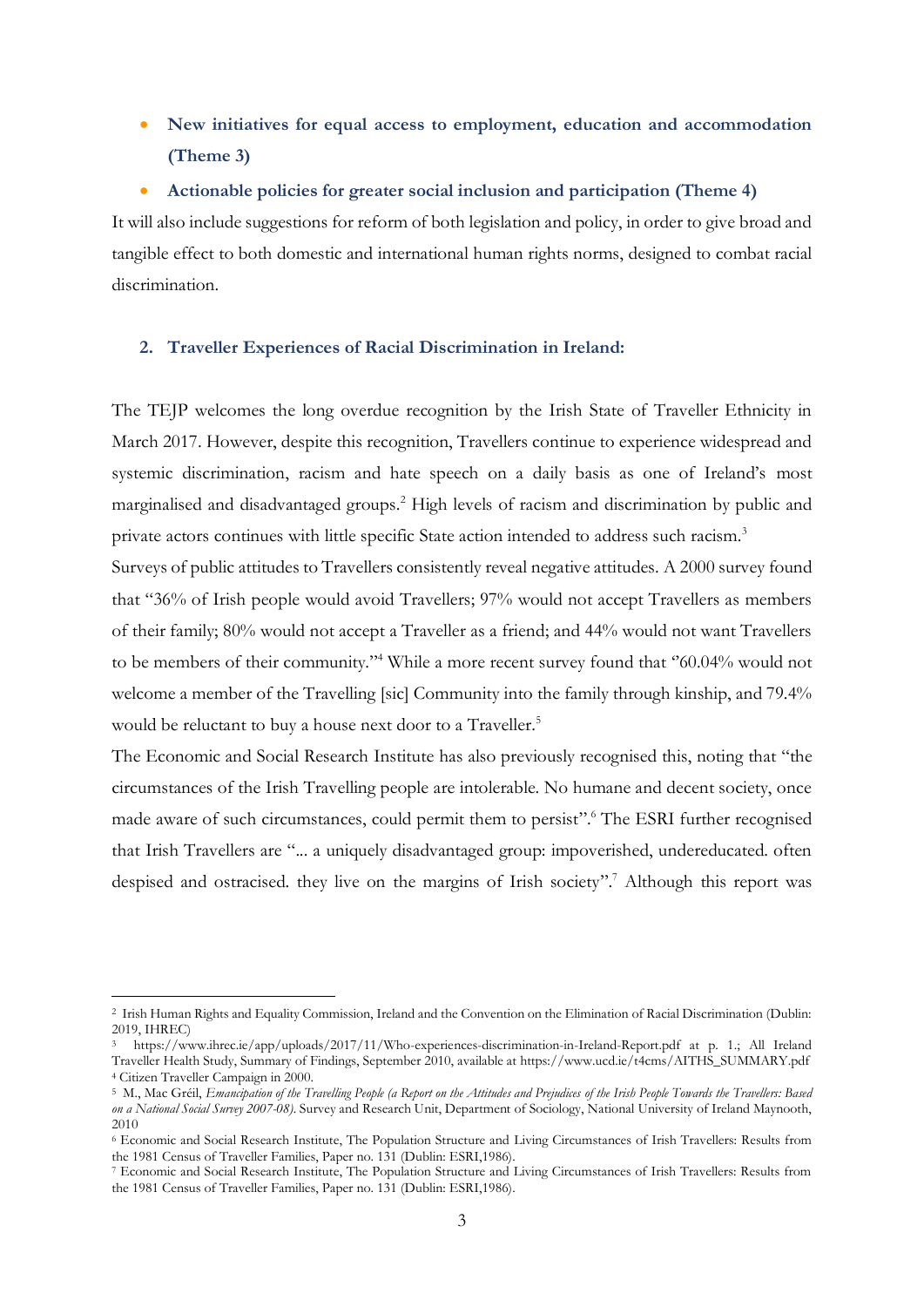written in 1986, little has improved in relation to the community, despite the recognition of ethnicity. Indeed, denial of Traveller ethnicity remains common, at all levels.<sup>8</sup>

Travellers often refer to such experiences of racism as commonplace and "just the way it is", finding that such racist comments are ingrained and societally accepted. Speaking to this, Dr Sindy Joyce recognised the extent and impact on this for her community who are seen as 'deserving' or that such racism is warranted and therefore acceptable:

> A lot of people believe that the racism that we experience and the hate that we experience is actually not racism or hate at all, that it actually somehow comes down to ourselves, that it's our own fault. So it becomes victim-blaming, and I suppose it's constant, into a cycle, a never-ending cycle.<sup>10</sup>

The TEJP recognises the damage which this 'victim blaming cycle' has created – many Travellers chose not to identify as Travellers, instead hiding their identity for fear of persecution. Unfortunately, this need for Travellers to hide their identity is a result of long-standing policies and historical State attempts to assimilate Travellers into the settled community or to 'fix' Travellers. The 1963 Commission on Itinerancy<sup>11</sup> resulted in policies of assimilation for Travellers and created policies aimed at acclimatising Travellers away from their own unique culture and heritage into a more settled way of life as "there can be no final solution to the problem created by itinerants until they are absorbed into the general community".<sup>12</sup>

This approach to eradicating Traveller culture, regarding it as 'less than' and treating their unique historical and cultural background as something to be eradicated permeated all aspects of State policy. For example, educational policy was adapted in light of the Commission's report in 1963 with children being taught in segregated classrooms and showered and 'deloused' before entering the school. Some recall that this was often done in front of settled children, and that they felt humiliated, ashamed and like they were dogs. <sup>13</sup> More worrying is that many of those implementing such policies did not see how this was problematic:

<sup>10</sup> C. Gallagher, 'Public asked for views on proposed 'hate crime' laws' 24th October 2019 <https://www.irishtimes.com/news/crime-and-law/public-asked-for-views-on-proposed-hate-crime-laws-1.4061810>

<sup>8</sup> K. Doyle, "Presidential Candidate Peter Casey sparks outrage with his 'racist' remarks on Travellers", 17 October 2018, Independent.ie, see also TEJP statement against Prejudicial Comments made by Cllr. Kenneth O'Flynn of Cork City Council at: <https://twitter.com/tejpucc/status/1406993054456745990>

<sup>9</sup> https://travellermovement.org.uk/archived-resources?download=9:jun-2015-gypsies-travellers-community-inequality-anddiscrimination

<sup>11</sup> Commission on Itinerancy, Report of the Commission on Itinerancy, (Dublin: 1963, The Stationery Office). For background see Irish Traveller Movement, Review of the Commission on Itinerancy Report, https://itmtrav.ie/wpcontent/uploads/2017/02/ITM-Review-of-the-1963-Commission-on-Itinerancy.pdf <sup>12</sup> *Ibid* at 111.

<sup>13</sup> J. Jones, 'Second Opinion: Ethnic status for Travellers – what's stopping us?' https://www.irishtimes.com/life-and-style/healthfamily/second-opinion-ethnic-status-for-travellers-what-s-stopping-us-1.1776460 29th April 2014.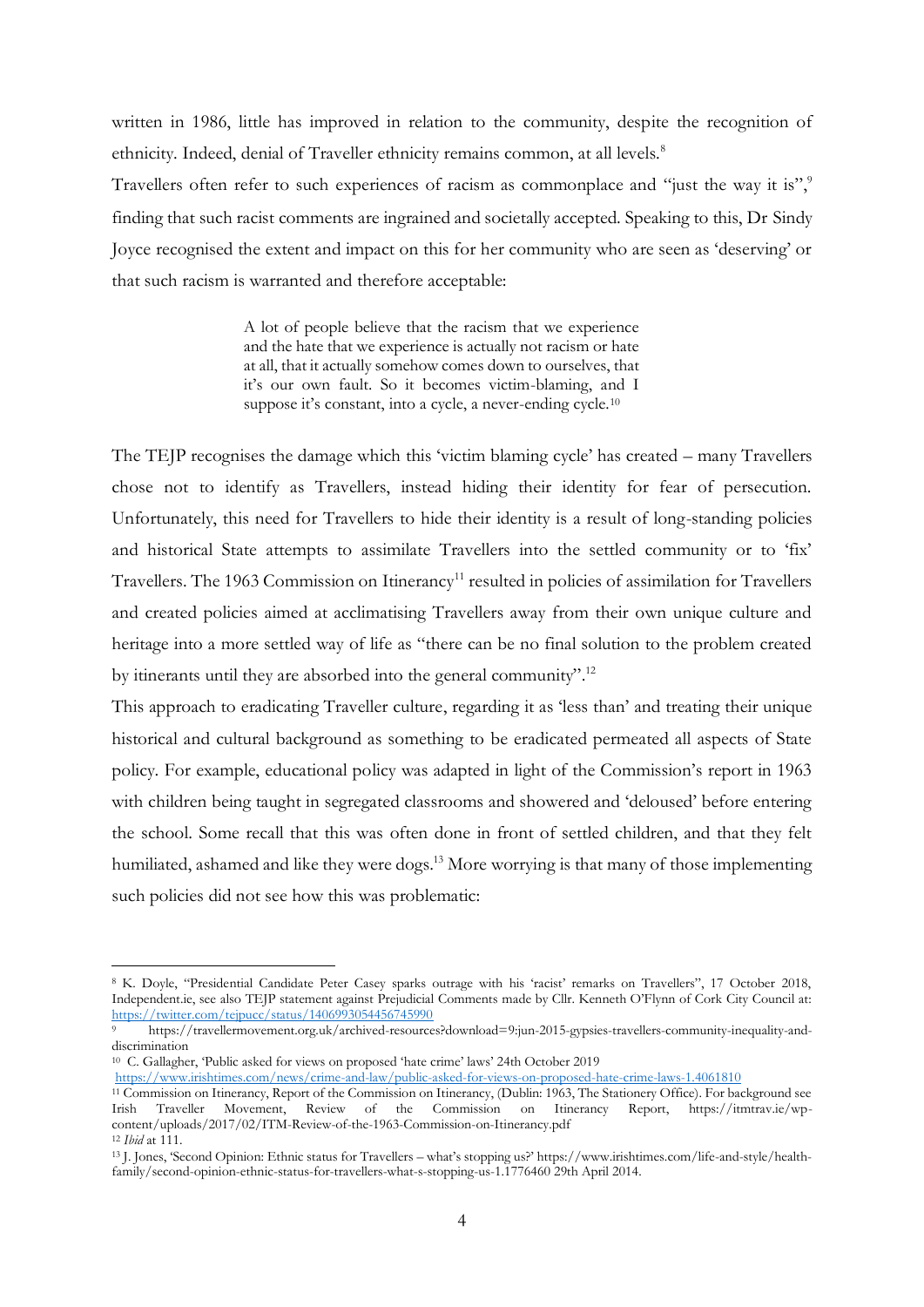The principal proudly described the "hygiene" element of the programme, which involved showering and delousing the children before allowing them into segregated classrooms. When I suggested that providing washing facilities to Traveller families and educating the children together would be less discriminatory, I was told I did not understand the itinerant problem. 14

While State policy has shifted away from the harsh policies of assimilation, unfortunately much of the segregation that occurred during this period has made its mark. Despite focused policies such as the National Traveller & Roma Exclusion Strategy, Racism and discrimination are unfortunately lifelong everyday experiences for Travellers in Ireland, so deeply rooted and tolerated that the current legal framework appears to have little to no impact. <sup>15</sup> Any review intended to counteract experiences of racism must include full reform of the *Prohibition of the Incitement to Hatred Act* 1989 and the broader Equality Legislative Frameworks, including the *Equal Status Acts 2000-2018,* as part of Ireland's commitment to protect its citizens against racism and discrimination.

## **2.1. Experience of Racial Discrimination and the Impact of this upon Mental Health:**

The impact of sustained and proliferating racism has clearly taken a huge toll on the Traveller Community. Recent workshops conducted by the TEJP and Cork's Traveller Women's Network reflect the lived-experience and impact which racial discrimination has in practice. Those surveyed recognise the hugely detrimental impact of this upon their mental health:

> It's affecting their mental health. they know that even before they go to book a thing they have to pretend not to be who they are, dress differently, talk differently, not even give their own name, so this is a huge thing, for example booking a wedding, having to change everything, so the stress of it alone before we even book something is very bad for their mental health, it definitely is even a Child's party, its causing people very bad stress.<sup>16</sup>

The impact of this upon daily life, was recognises as being a source of shame and humiliation, where Travellers feel constantly on edge:

<sup>14</sup> J. Jones, 'Second Opinion: Ethnic status for Travellers – what's stopping us?' https://www.irishtimes.com/life-and-style/healthfamily/second-opinion-ethnic-status-for-travellers-what-s-stopping-us-1.1776460 29th April 2014.

<sup>15</sup> Cork Traveller Women's Network 'Discrimination in Accessing Goods and Services: Focus Groups,' 2019. Full report available August 2021 a[t https://www.ucc.ie/en/tejp/guidesandresources/](https://www.ucc.ie/en/tejp/guidesandresources/) <sup>16</sup> *Ibid*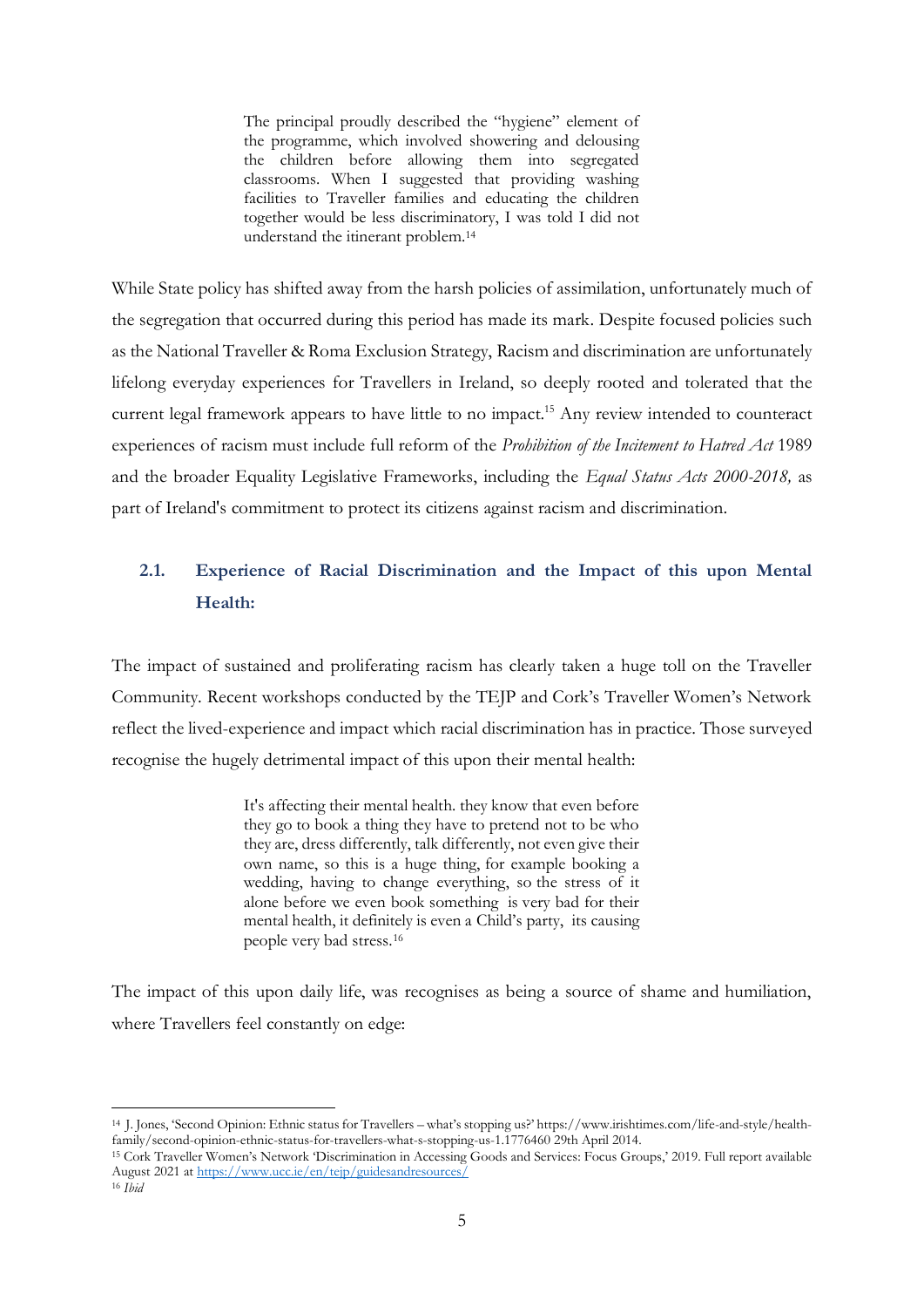Even if it's the most Traveller friendly venue in the world when you are walking in those doors it your heart is in your mouth, just in case, because you have been turned away so many times before. We are half expecting to be turned away all the time. And when we do get in or do get served, or you do get an appointment, there is a sense of relief that you didn't have to go through the humiliation of being turned away again. Settled people don't have to go through this, the constant stress, they are not even aware of it of how it feels to be carrying this with you all the time. It's like being treated like an outsider all the time.<sup>17</sup>

In particular, the respondents noted that they bear huge stigma, embarrassment and erosion of sense of self and identity as a result of being a member of the Traveller Community:

> Even in the work space, I have daughters working, but they have to hide their identity. They said, if the boss knew they were Travellers, they would be left go and thrown out. That is what they would have to look forward to…. they are not left be who they want to be, speak in their accent, dress the way they want to dress, use a different address. They can't give an address of a site or a group housing scheme. Those addresses are classed as black spots by employers.<sup>18</sup>

All of those surveyed, noted that they feel that there is no option for recourse, as the occurrences are so regular that it has become 'part of life'.

> You are tired from it, there is so much discrimination, its constant, if we were to go around and bring every single person who didn't let us in somewhere, you would be there forever, your whole life would be taken over from it. It's too much, its overwhelming. Too many people out there to challenge.

> There is so much discrimination. You carry that with you, you don't realise it, you don't understand it, but now we are starting to understand it ourselves, hearing about trauma, internalised oppression and the effects it has on you. Lifelong discrimination affects our mental health, affects our well-being, and affected homelessness, drug abuse, alcohol abuse. Homelessness is new, years ago we were nomadic, but we always had a home. Young Travellers stayed alongside their parents; our culture is being broken down.<sup>19</sup>

Participants highlighted that the racism faced daily in Ireland is not replicated elsewhere, this underlines the 'Irish' issue of racism against Travellers:

<sup>17</sup> *Ibid*

<sup>18</sup> *Ibid*

<sup>19</sup> *Ibid*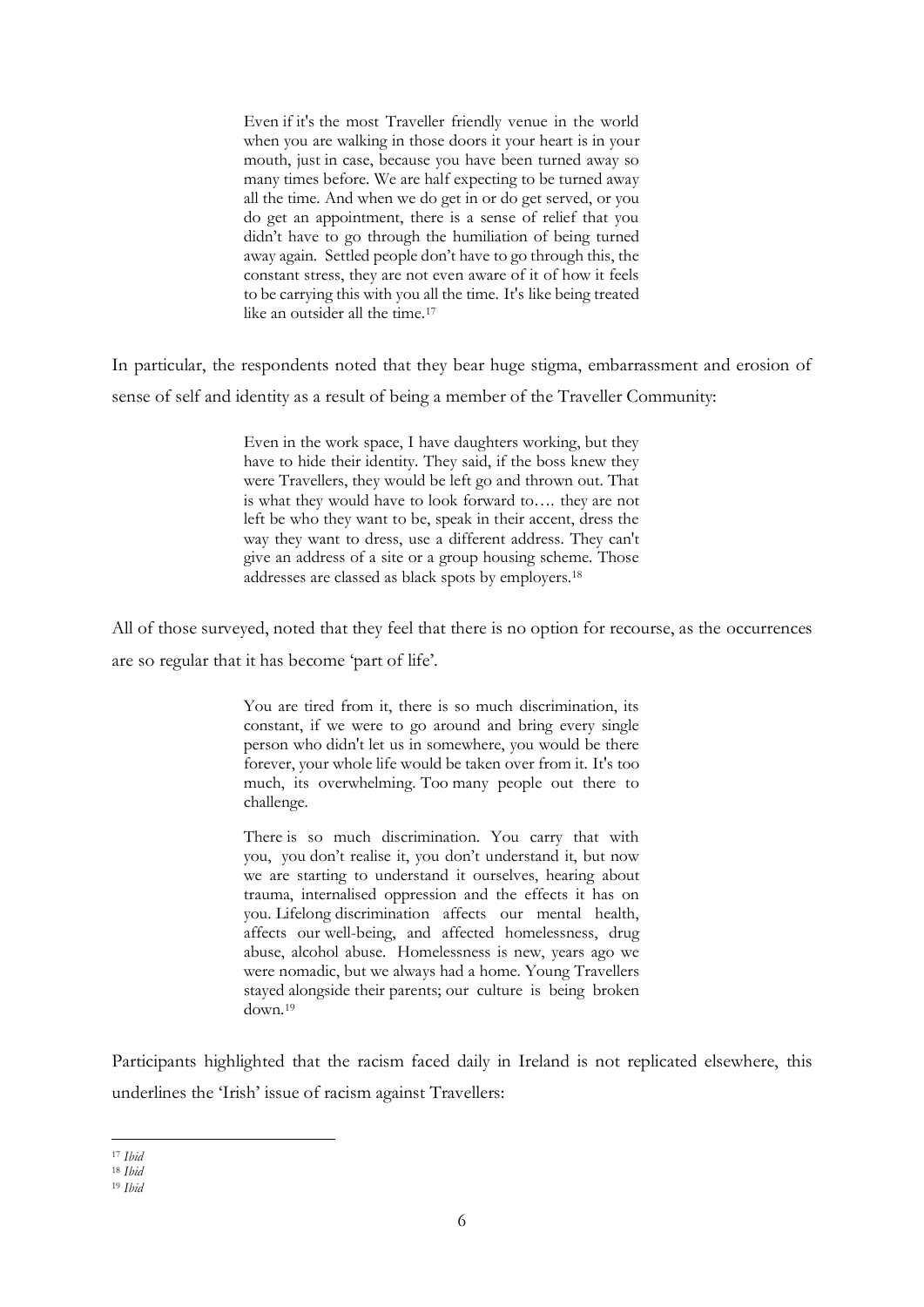The difference in England or other places away foreign is huge because I can go with my family into a café or a restaurant or bar and I will get served and am treated with dignity and it is so different. And I almost can't believe it – I am saying they are so nice…and the thing is that if you are turned away from a place in England, almost guaranteed you will find the owner is Irish.

It's like if you were on holidays in Spain. The staff just class us as Irish tourists and they smile at us and come over and ask if we are ok and would we like anything else and that would just never ever happen in Ireland and that is the truth, you get the odd person here who treat us like we are human, but most don't.<sup>20</sup>

The feelings of helplessness in the face of persistent racial discrimination are not limited to the day-to-day lived experiences of the Traveller Community. Unfortunately, ongoing issues with workability of both the equality legislation and the *Incitement to Hatred Act 1989* have resulted in a system which hinders rather than helps victims of racial discrimination.

Travellers feel existing barriers within the equality framework have blocked their ability to take cases and challenge refusal of service. This is further compounded by the lack of enforcement of Equal Status Act cases. This results in a situation where despite applicants being successful in bringing such legal cases, there is no system of ensuring that remedies are implemented with an all too common consequence being that repeat acts of discrimination are committed by the defendant:

> Travellers are a small community. When we hear of other Travellers going through the stress of bringing a place to court for discrimination and it changes nothing, that means we feel it's not worth taking cases. Even if you win your case and get compensation money, it's no good because when you go back to that venue, they will still discriminate against you again. And just because you won for that one pub doesn't mean the pub next to them is going to let Travellers in.

The core impact of this is not only arguably creating ongoing breaches of Traveller's access to justice rights and right to an effective remedy, but also results in 'rediscrimination' by virtue of the Acts' failure to adequately prevent racial discrimination. Furthermore, this creates an erosion of trust and faith in the legal system within Traveller Community:

> We never brought a case because you don't hear of Travellers getting any justice and its draining to have to fight every day of your life when the system that is supposed to be

<sup>20</sup> *Ibid*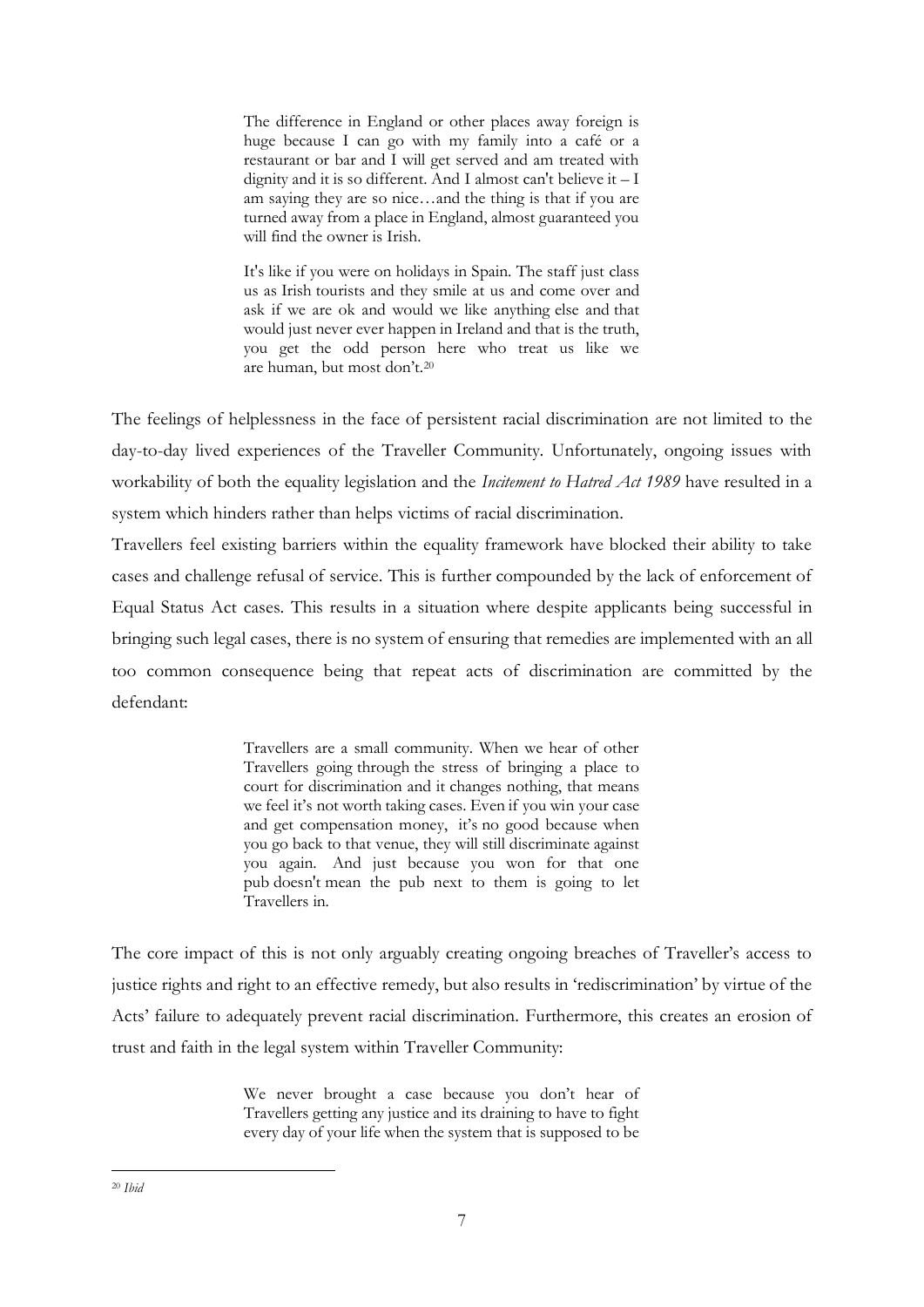there to help you doesn't work. You could be years fighting and never get anywhere. You could put in your complaint and be waiting years for it to get to court. Your torn left right and centre fighting to get your evidence, make your statements, write your letters, and still at the end of it you don't even get an apology.<sup>21</sup>

Those surveyed agreed that they did not trust the current legislative framework and had no faith in the system to afford equality or freedom from racial discrimination. They further noted that these issues extended both to the attitudes of the judiciary and legal representation. The majority of those surveyed reported that they had experienced prejudiced or racist remarks from the bench during their interactions with the Court's system (both civil and criminal). They also noted that they felt that there was a lack of engagement from legal practitioners and where they did manage to secure representation this was often sub-par and below the standard which should be provided:

> So even though a solicitor might take the cases from us, they don't stay in touch with is about the case, we are chasing them for information and there is no progress, it's like they are trying to put us down gently

> The reason why Travellers don't take cases anymore, is because they are wondering where they go. They feel like cases are sitting in a shelf somewhere. Solicitors don't get back to you. You must chase them. And it's so slow with no feedback.

> I have brought at least 3 cases to one solicitor and they have all just faded away, never made it away and I was always the person doing the chasing the solicitor for news. I will never go to that law firm again; I have not faith in it. But I have no doubt in my mind that I will be discriminated against. But I don't know any other solicitor to go to who would push things and take us seriously. And what I do know is that the system that is in place right now to challenge discrimination is not working.<sup>22</sup>

Such testimony reflects both the daily lived experience of Travellers and the widespread, pervasive racial discrimination to which they are subjected. More worryingly however, it reflects a broader issue within Irish society, that the current legislative framework is failing both Travellers and other victims of racial discrimination at every juncture.

As a result, there is a clear need for reform of the equality framework and this requirement must underpin and inform every action under the National Action Plan Against Racism for Ireland, in order to avoid the toothlessness of previous consultation processes.

<sup>21</sup> *Ibid*

<sup>22</sup> *Ibid*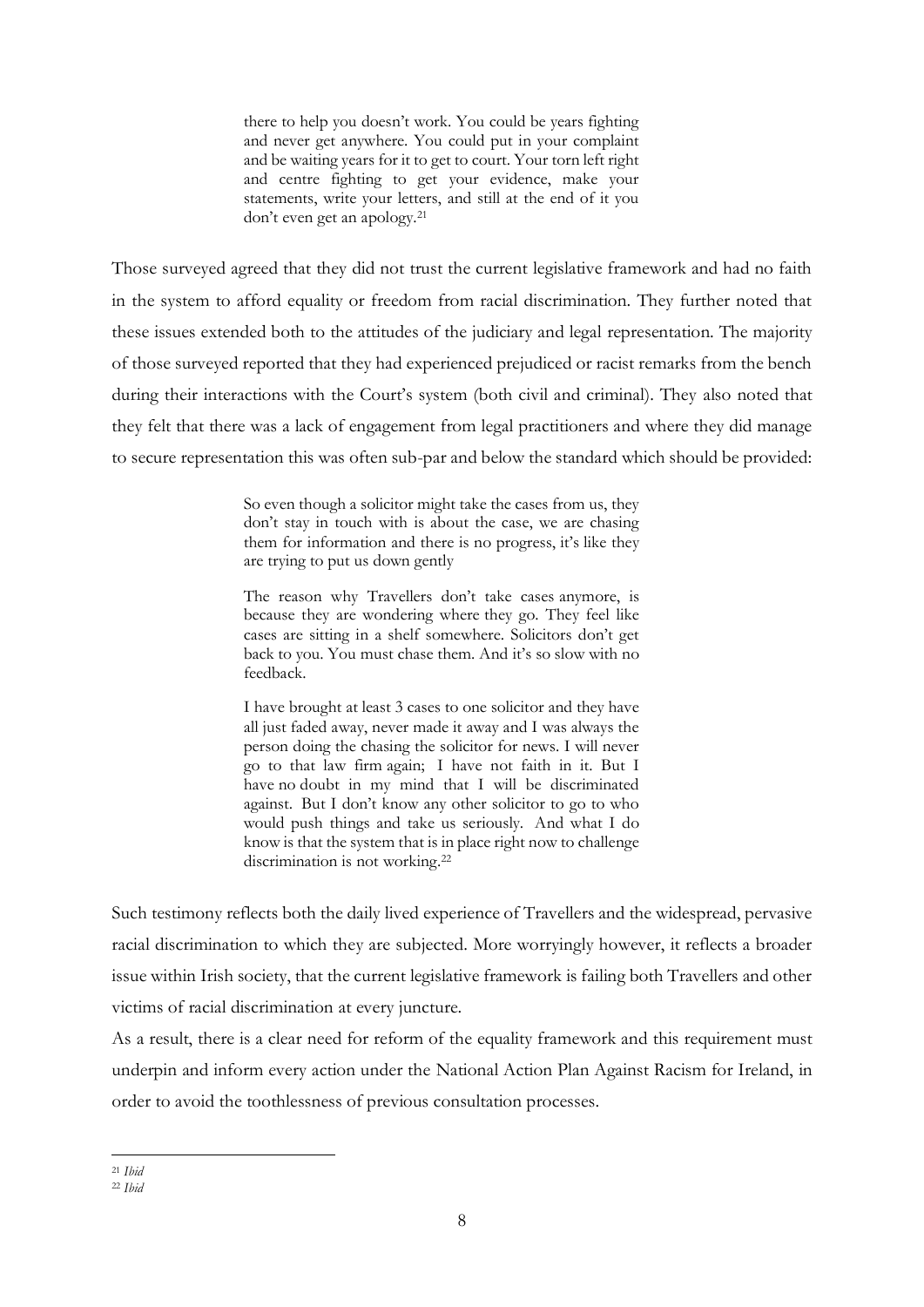#### **3. TEJP Recommendations:**

In recognising the manner in which inadequate equality, racism and hate speech legislation has shaped the experiences of ethnic minorities in Ireland, the TEJP respectfully submits a number of core recommendations, grouped on the basis of the four themes presented by the National Anti-Racism Committee in their consultation document.

The scope of the Committee's work and its possible reach is important. However, the TEJP recognises that significant shifts both in policy and societal attitudes is needed alongside an overhaul of the current systems, to create a more equitable Irish society which does not tolerate racism.

Our recommendations are grouped according to the 'themes' presented in the consultation document and are thus as follows:

## **3.1. Barriers to Justice for Victims of Racism and Discrimination and Need for Legislative Reform (Theme 1)**

In theory, there is a robust equality framework in Ireland under the *Equal Status Act* which provides for Travellers as a protected ground. The Act prohibits discrimination in accessing goods and services across a broad range of service providers including retail, hospitality, healthcare, education and accommodation. However, access to justice has become problematic since the shift from the Equality Tribunal to the Workplace Relations Commission (WRC) and District Court, which hears cases concerning licensed premises under s.19 of *the Intoxicating Liquor Act 1989*.

The more adversarial nature of the District Court has created a fear of self-representation which was not present before the Tribunal or arguably currently before the WRC. This issue has been compounded by the lack of practitioners willing to take equality cases:

'… [after the system changed from Equality Tribunal to District Court] the solicitors saw that there were more cases being thrown out and dismissed and they lost interest.'<sup>23</sup>

The transfer of Equal Status claims into the jurisdiction of Workplace Relations Commission has caused some further confusion and has unfortunately had the effect of reducing access to the equality infrastructure.<sup>24</sup> The TEJP notes that this must be reversed as a matter of priority as victims of racial discrimination report difficulties understanding the WRC process and find the forms to be an additional barrier:

> Yes, the [Equality Tribunal] was a better system, quicker and more straightforward. better environment, in a hotel. easier

<sup>23</sup> *Ibid.*

<sup>24</sup> INAR, ALTERNATIVE REPORT ON RACIAL DISCRIMINATION IN IRELAND 2019 [https://tbinternet.ohchr.org/Treaties/CERD/Shared%20Documents/IRL/INT\\_CERD\\_NGO\\_IRL\\_39711\\_E.pdf](https://tbinternet.ohchr.org/Treaties/CERD/Shared%20Documents/IRL/INT_CERD_NGO_IRL_39711_E.pdf)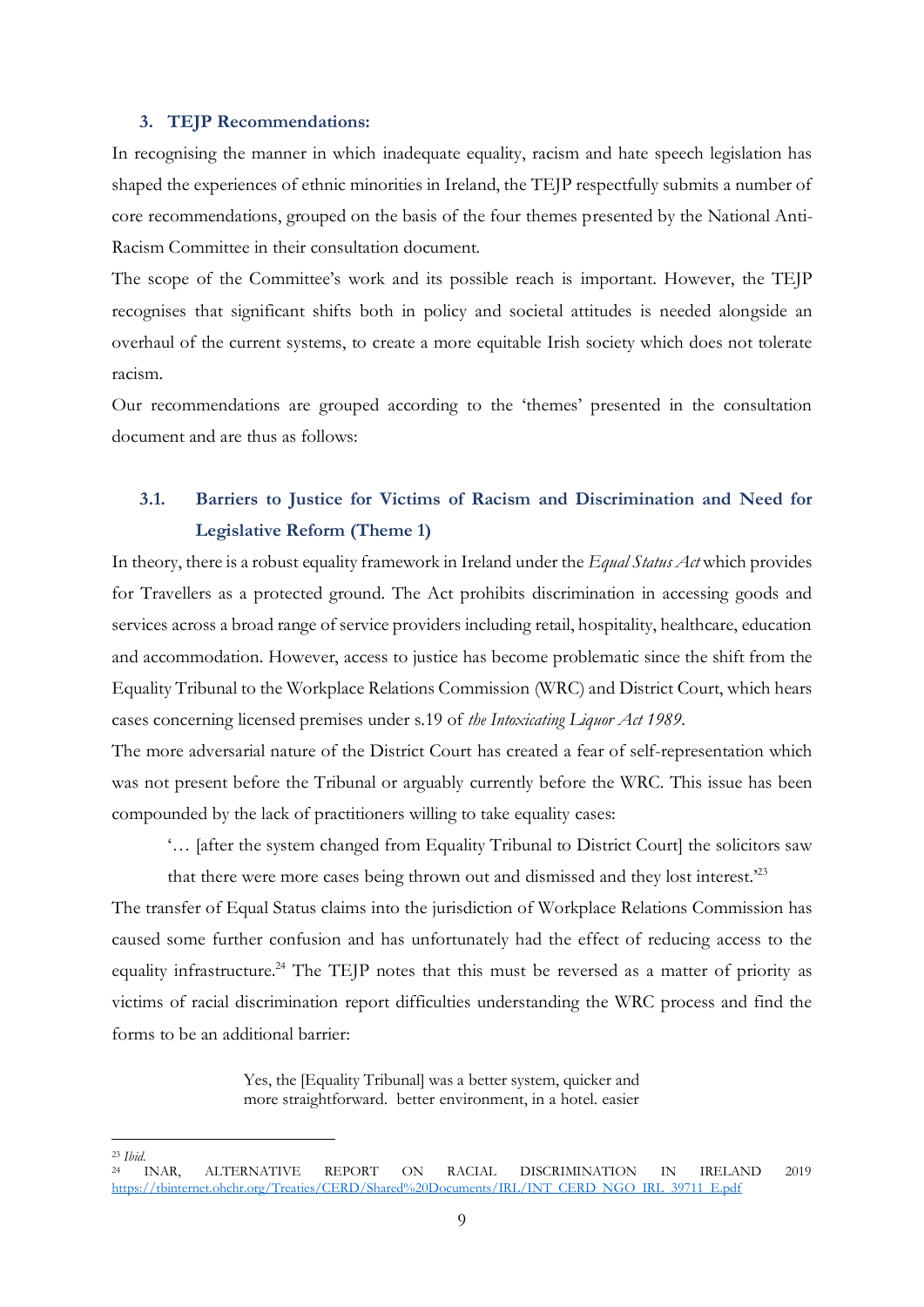to do the forms. and you could get support from a Traveller project, you didn't have to go to a solicitor. there was loads of cases at that time…<sup>25</sup>

INAR has also found that victims of discrimination have a low awareness of the full range of [the WRC] roles and work,<sup>26</sup> while the ECRI has noted that they may be misled by the name of the Commission, which directly refers to a Workplace, often leading those to believe it only concerns employment cases.<sup>27</sup> This is reflected within the Traveller Community lived experience:

> Without a doubt there was more cases being won by Travellers in the Equality Tribunal and Travellers saw it. There was fire in our bellies, and we were standing up for ourselves going to the Equality Tribunals. But then suddenly that was all taken away. <sup>28</sup>

These issues with the structure of the current equality framework are proliferated by existing barriers to access to justice which prevent Travellers from challenging racism. Of particular note, is the current unmet legal need, whereby solicitors do not take equality cases or will not accept Traveller clients.<sup>29</sup> This is a worrying issue as access to justice is essential to addressing unmet legal and is integral and essential for social inclusion.

The inability of Travellers to both access the equality infrastructure and bring cases to challenge racial discrimination not only perpetuates their experiences of discrimination, but also creates a gap in understanding. If Travellers are unable to take cases, this has a direct effect on data concerning equality cases, whereby cases concerning Travellers are not present, thus undermining our understanding of how the equality frameworks operate in practice for minority groups. Furthermore, where Travellers do find legal representation and are able to take cases, they report turning up to hearings to see numerous practitioners representing the hotel or service provider. This creates a general issue of equality of arms for those seeking to defend their right to equal access to goods and services under the Acts.

It is clear therefore, that Travellers as a minority group, are largely unable to challenge racial discrimination under the relevant equality infrastructure. The equality systems warrant immediate reform to create a more accessible and inclusive forum for victims of discrimination to respond adequately.

<sup>25</sup> *Ibid*

<sup>26</sup> *Supra* n.23 p.10.

<sup>27</sup> *Supra* n.15

<sup>28</sup> *Ibid*

<sup>29</sup> *Ibid*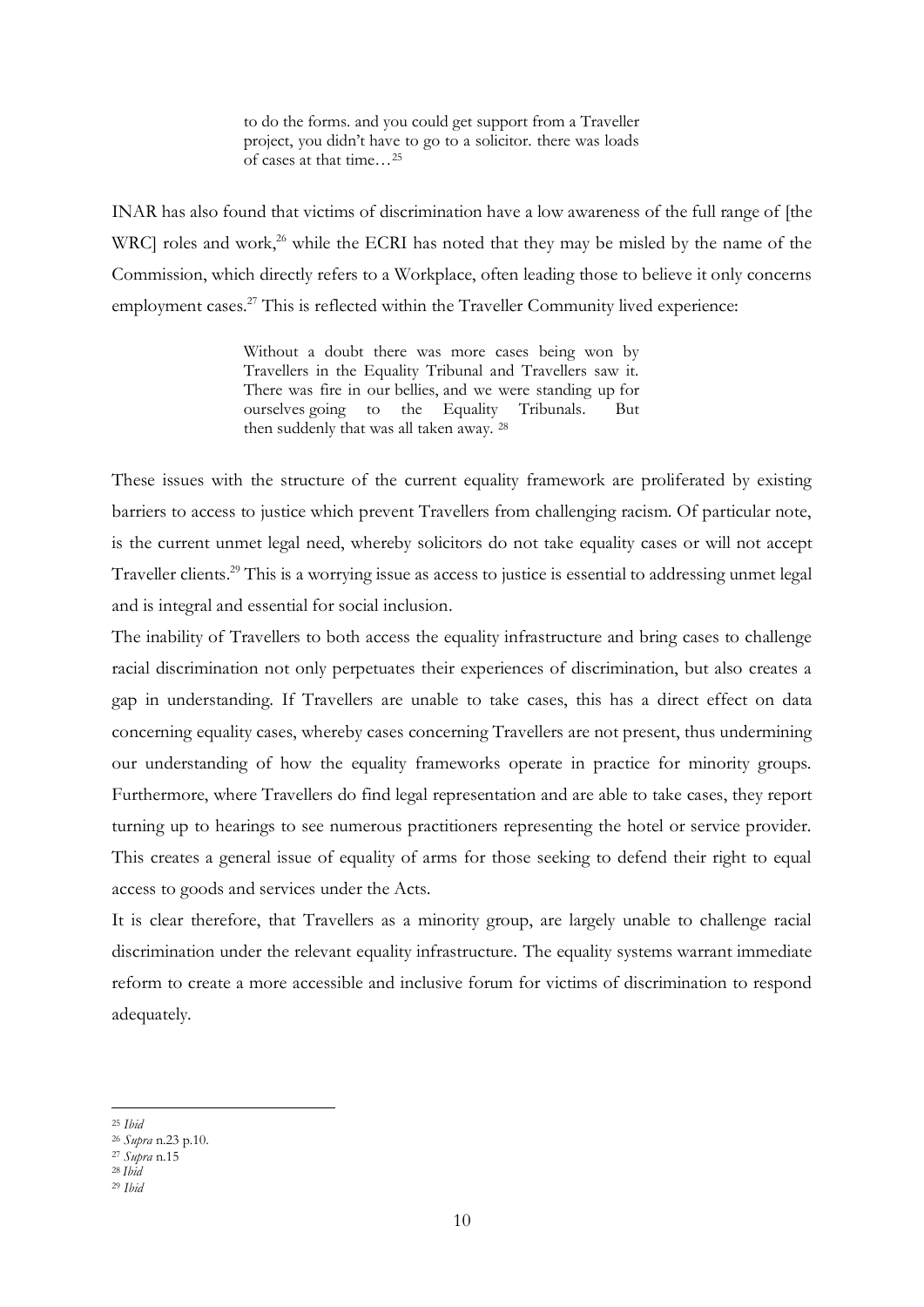Further issues within the legal system as reported by Travellers involve racist comments and statements made by both practitioners, court staff and unfortunately, also by members of the judiciary. The TEJP has received complaints about such occurrences within both civil and criminal cases at both the High Court and District Court levels. This speaks to the ongoing debate around centralised judicial training and monitoring to ensure that racial discrimination has no place within the Court room.

While we recognise that comprehensive reviews and funding injections are ongoing for both the *Incitement to Hatred Act* and Legal Aid system, we emphasise that there is a need for reform of the domestic equality infrastructure to ensure that this is victim-centred and does not seek to undermine or create barriers to effective access to justice. In addition, reviews cannot take place in isolation effectively ignoring the interconnectedness of barriers to justice within this space.

Considering this, the TEJP recommends the following actions to be taken as part of an antidiscrimination proofing of the equality frameworks:

#### **Recommendations:**

- Need for increased visibility and reporting of equality cases, creation of data set: EU Report on the Application of RED notes that 'Equality data are crucial for raising awareness, sensitising people, quantifying discrimination, showing trends over time, proving the existence of discrimination, evaluating the implementation of equality legislation, demonstrating the need for positive action, and contributing to evidencebased policymaking'. 30
- The current Equality infrastructure and legal aid provision must be updated. While the TEJP welcomes recent announcements re a review of the legal aid system, we recommend reform under section 27 of the *Civil Legal Aid Act 1995* as amended to ensure legal aid is available in discrimination claims before the WRC to ensure legal aid available for people to bring claims of discrimination.
- More broadly, with regard to reform to the Legal Aid system we recommend consideration of introduction of a means tested system such as that operating within Italy. Under this approach an advance payment is awarded for legal fees in equality cases considering the adversarial nature of proceedings. This includes setting up funds that provide victims of discrimination with advance coverage of legal cost and is known as the 'solidarity fund' of the National Bar Association (Consiglio Nazionale Forense)

<sup>30</sup>INAR, Alternative Report on Racial Discrimination in Ireland 2019 [https://tbinternet.ohchr.org/Treaties/CERD/Shared%20Documents/IRL/INT\\_CERD\\_NGO\\_IRL\\_39711\\_E.pdf](https://tbinternet.ohchr.org/Treaties/CERD/Shared%20Documents/IRL/INT_CERD_NGO_IRL_39711_E.pdf)[https://ec.e](https://ec.europa.eu/info/sites/default/files/report_on_the_application_of_the_racial_equality_directive_and_the_employment_equality_directive_en.pdf) [uropa.eu/info/sites/default/files/report\\_on\\_the\\_application\\_of\\_the\\_racial\\_equality\\_directive\\_and\\_the\\_employment\\_equality\\_d](https://ec.europa.eu/info/sites/default/files/report_on_the_application_of_the_racial_equality_directive_and_the_employment_equality_directive_en.pdf) [irective\\_en.pdf](https://ec.europa.eu/info/sites/default/files/report_on_the_application_of_the_racial_equality_directive_and_the_employment_equality_directive_en.pdf)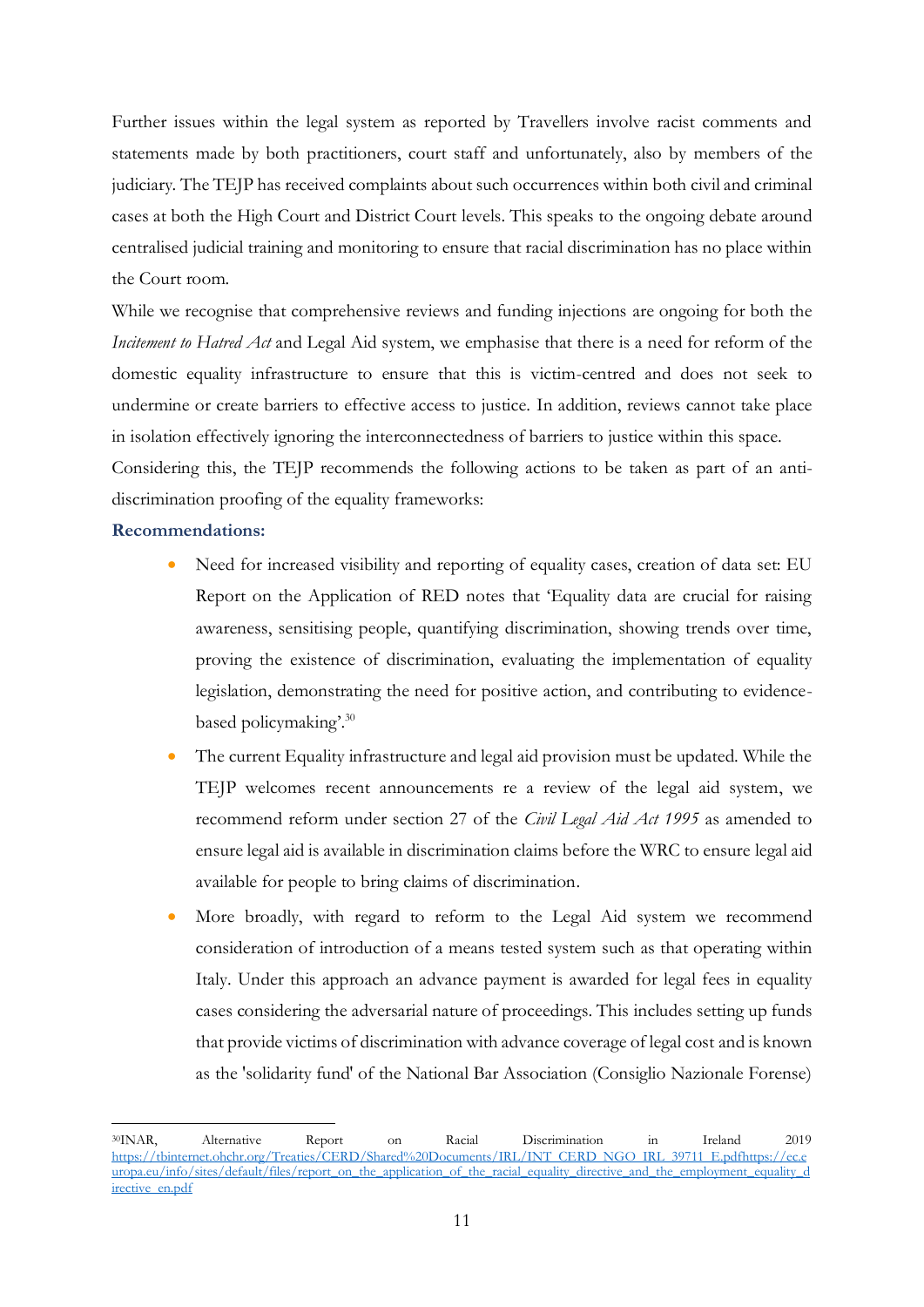and Ministry of Equal Opportunities (DPO) which provides for €600 in each instance.<sup>31</sup>

- Section 14 of the *Equal Status Acts 2000 – 2015* to be amended to ensure that an effective remedy is available for discrimination that has a legislative basis.
- Increased awareness of the WRC: a promotional campaign to highlight its nonworkplace related functions; improvement and improve its complaint procedures, including its complaint form; and consideration of a name change to promote and reflect its equality enforcement function.
- Remove s.19 of *the Intoxicating Liquor Act* and return *Equal Status Act* complaints from the highly adversarial District Court to the WRC.
- The TEJP recommends that judicial training is needed to enable greater and more respectful engagement amongst the judiciary when dealing with minority and vulnerable parties. Traveller Cultural Awareness Training<sup>32</sup> and ethnic minority awareness training for all Court staff, alongside a campaign calling such conduct out would serve the current District Court environment well. We further note that enhanced monitoring and recording of District Court cases could act as a deterrent for such conduct.

## **3.2. All Forms of Media and Communications, including New Technologies: Reform of Hate Speech Legislation (Theme 2)**

A core barrier to greater social inclusion for minorities in Ireland is the inability of the current hate speech legislation to adequately respond to racism and hate speech platformed or dissemination on new media, including social media and new technologies more broadly. Despite numerous cycles of reform consultation over a period of 18 years, the *Prohibition of the Incitement to Hatred Act 1989*, remains the core framework for responding to racism across media platforms. While State policy has shifted away from the objectionable policies of assimilation, unfortunately much of the segregation that occurred during this period has made its mark and despite focused policies such as the National Traveller & Roma Exclusion Strategy, Travellers continue to be treated like secondrate citizens and persistent discrimination and racism continue in Ireland. Racism and discrimination are unfortunately lifelong everyday experiences for Travellers in Ireland. Any review

<sup>31</sup> National Bar Association (Consiglio Nazionale Forense) and Ministry of Equal Opportunities (DPO[\)https://www.consiglionazionaleforense.it/documents/20182/48446/REGOLAMENTO+PER+IL+FUNZIONAMEN](https://www.consiglionazionaleforense.it/documents/20182/48446/REGOLAMENTO+PER+IL+FUNZIONAMENTO+DEL+FONDO+DI+SOLIDARIETA%27+PER+LA+TUTELA+GIURISDIZIONALE+DELLE+VITTIME+DI+DISCRIMINAZIONE/47cb27b0-9c2e-4a63-8499-3e6f4c4adc80) [TO+DEL+FONDO+DI+SOLIDARIETA%27+PER+LA+TUTELA+GIURISDIZIONALE+DELLE+VITTIME+DI+DI](https://www.consiglionazionaleforense.it/documents/20182/48446/REGOLAMENTO+PER+IL+FUNZIONAMENTO+DEL+FONDO+DI+SOLIDARIETA%27+PER+LA+TUTELA+GIURISDIZIONALE+DELLE+VITTIME+DI+DISCRIMINAZIONE/47cb27b0-9c2e-4a63-8499-3e6f4c4adc80) [SCRIMINAZIONE/47cb27b0-9c2e-4a63-8499-3e6f4c4adc80](https://www.consiglionazionaleforense.it/documents/20182/48446/REGOLAMENTO+PER+IL+FUNZIONAMENTO+DEL+FONDO+DI+SOLIDARIETA%27+PER+LA+TUTELA+GIURISDIZIONALE+DELLE+VITTIME+DI+DISCRIMINAZIONE/47cb27b0-9c2e-4a63-8499-3e6f4c4adc80)

<sup>32</sup> TCAT Training is offered by the Traveller Visibility Group in Cork, http://www.tvgcork.ie/node/84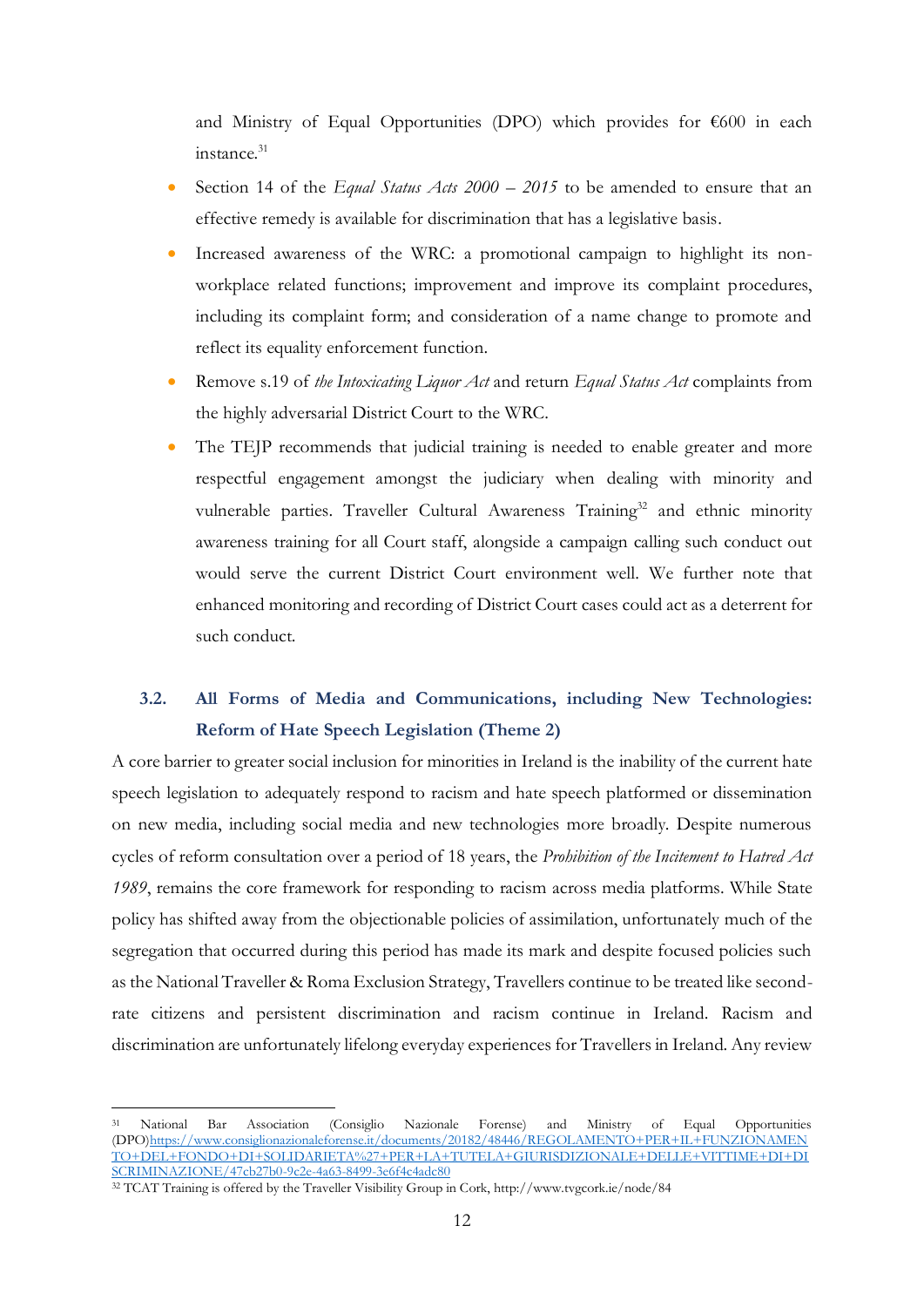of the *Act* must be framed as part of Ireland's commitment to protect its citizens against racism and discrimination.

In recognising the deep-rooted and widespread prejudice faced by Travellers, the TEJP strongly believes that *the Prohibition of Incitement to Hatred Act 1989* is unfit for purpose. When the Act was last reviewed five years ago, it was noted that during the first 27 years of operation only 10 cases had resulted in a conviction.<sup>33</sup> The Law Reform Commission, in its report on "Harmful Communications and Digital Safety" noted this directly the 1989 Act has been subject to significant criticism for its perceived inefficacy, illustrated by the limited number of prosecutions that have been taken under it.<sup>34</sup>

We therefore welcome the current review process and submit that the Act must be reformed in order to adequately respond to and combat 'the last acceptable form of racism' that is hate speech and prejudice directed at members of the Irish Traveller Community across all forms of media and communications including new technologies.

In relation to the subsequent recommendations made, the TEJP is conscious of the importance of free expression both under the Irish Constitution and the European Convention on Human Rights but notes the right to free speech is not absolute and must be balanced against other rights and interests.

The TEJP would therefore suggest the following recommendations to ensure that the hate speech and racism legislation is fit for purpose and applicable to all forms of media:

- The TEJP submits that the wording of the 1989 Act is not broad enough to cover incitement via modern technologies and online behaviour: 'the definitions of "broadcast", "publish", "recording" and "distribute" in the Act are not wide enough to cover online broadcasting, publication and social media discourse.' We would propose the inclusion of more explicit terms pertaining to online and social media content which would result in more successful prosecutions under the Act. This is important as the majority of incidents of racist expression occur online.
- The TEJP, in recognising the damage and hurt that is caused by online 'trolling' and racist abuse of Travellers through social media such as Twitter, Facebook and other online social media applications, recommends that significant reform to the policy and regulatory environment including clearer codes of practice is urgently carried out to address the current deficiencies in the policing of such platforms.

<sup>33</sup> C. O'Keeffe, "Law to be reviewed regarding hate crime", 17 December 2016, Irish Examiner. https://www.irishexaminer.com/ireland/law-to-be-reviewed-regarding-hate-crime-435659.html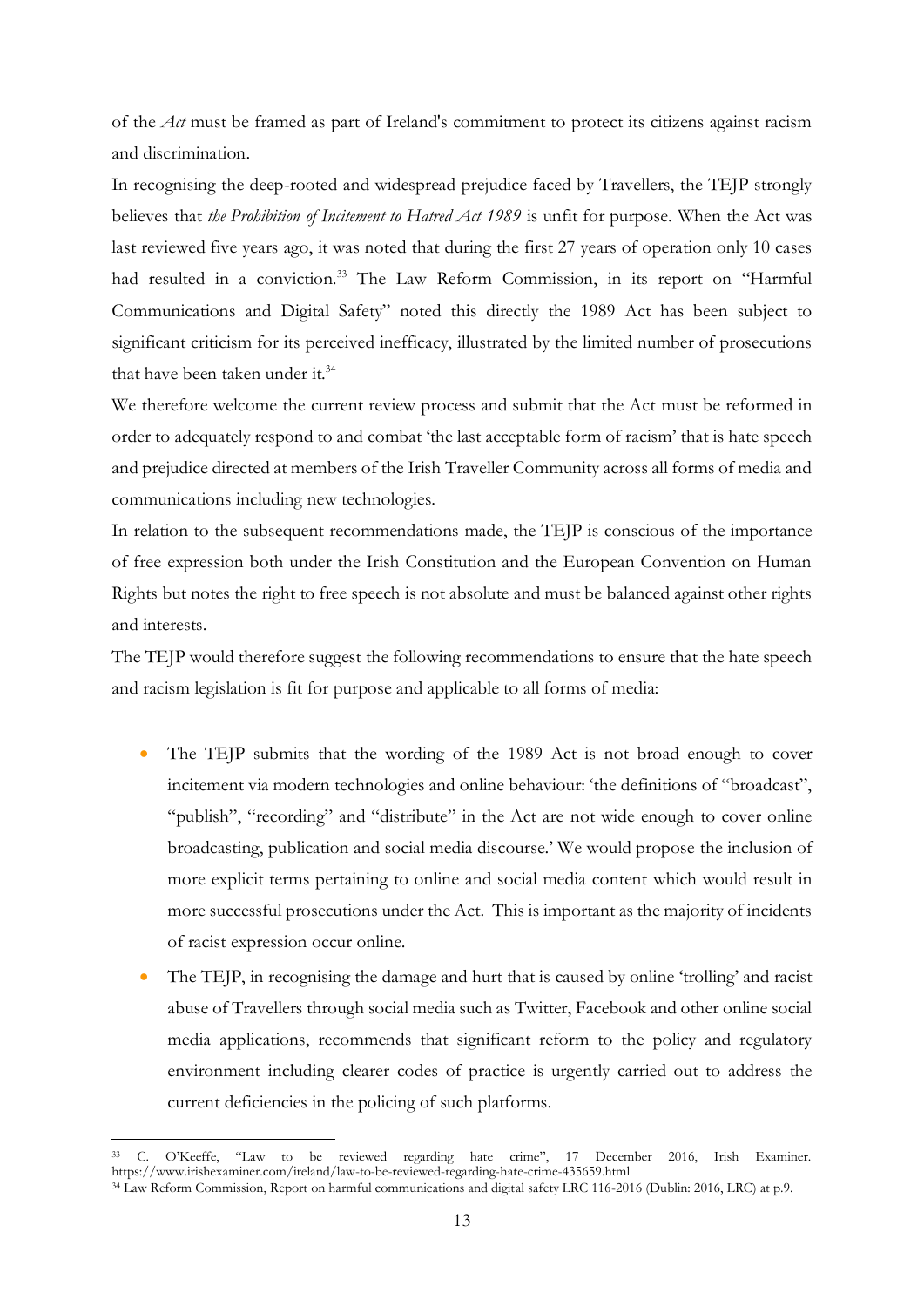- The TEJP notes the long delay in reform to this area is compounded by the strong position which Ireland occupies as a country which is currently the base for major social media and technological giants such as Facebook, Google, Apple and Yahoo. Ireland is therefore well placed to significantly push for change and reform amid the oversight and supervision and removal of racist material from social media and other online platforms.
- The TEJP also recommends that the Broadcasting Authority of Ireland (BAI), The Press Council of Ireland and Office of the Press Ombudsman are trained in adequately responding to racist content. These bodies are well placed to take a lead as statutory appointed supervision bodies for the press (print and online) in Ireland. The TEJP notes that a recent communication to the BAI about offensive comments on the Journal.ie by Cork Traveller Women's Network was unsuccessful as the BAI noted that it could not control online comments. The TEJP disagrees however and would highlight that the comments are often disabled on the Journal.ie when the article contains sensitive information or ongoing trials. Reform to the BAI's remit is therefore needed for it to adequately respond to reflect the reality of new media and communications.
- The TEJP would recommend that policy both within the BAI and its members be reformed to ensure that comments are disabled on news stories which may encourage negative engagement from commenters regarding the Traveller Community. While the Journal.ie and other engagement-based sites thrive upon active reader input/comments – they must recognise the platform that allowing a comment space provides. While the Journal.ie comments section includes the following statement 'This is YOUR comments community. Stay civil, stay constructive, stay on topic. Please familiarise yourself with our comments policy [here](https://www.thejournal.ie/comments-policy/#_blank) before taking part.' TEJP notes that this is clearly insufficient to prevent prejudice comments and racist comments.
- The TEJP recommends that the law in this area should be revised as part of a wider reform of hate crime which produces an effective hate crime/speech regime. The use of hate speech creates a climate in which racism, including racist violence and discrimination, are perpetuated against ethnic groups. Both online speech and media speech, protected as a right under both the constitution and the ECHR (Article 10), must be carried out in a way that respects other rights. It is not absolute; restrictions are therefore permissible and should be clearly legislated for to ensure an appropriate legal environment for prosecution of hate speech.
- In addition, it is vital that the proposed reforms to the legislation ensure that use of prejudice and racism within political campaigns must be adequately responded to and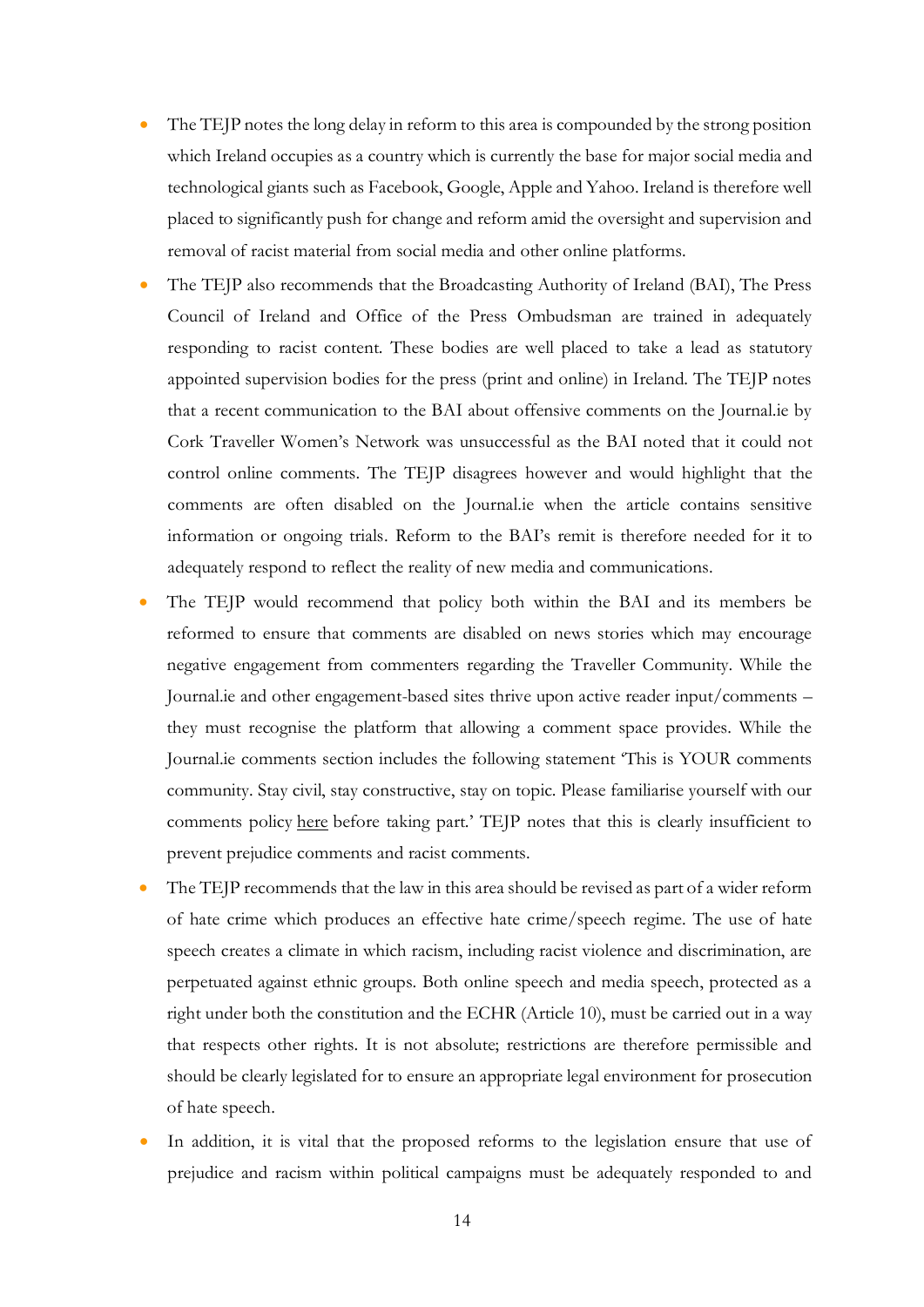challenged to prevent candidates running on campaigns of hatred. The increased visibility of campaigning which channels racist and xenophobic ideas and materials, particularly prevalent since the 2018 Presidential campaign, highlights the growing importance of this. Where racist speech becomes normalised and mainstreamed it can lead to increasing hate crimes including actions that go beyond discriminatory practice.

• The TEJP proposes, in line with recommendations made from IHREC to the UN CERD hearing in 2019, that reform of the Act is needed to ensure that legislation for hate speech not just be of a criminal nature but should also include 'other policy and regulatory measures to encourage non-discriminatory discourse, to educate the public on the harm of hate speech and to ensure that its extent and impact are adequately tracked.'<sup>35</sup>

The TEJP therefore submits that specific legislation for hate crimes is necessary in Ireland as part of a full reform of the current legislation and in order to create robust and actionable responses to racism.

## **3.3. New initiatives for equal access to employment, education and accommodation (Theme 3)**

Although the TEJP welcomes the introduction of the *Traveller Culture and History in Education Bill 2018*, we recognise that discrimination and experiences of racism continue to undermine and invade the educational experiences of many Traveller children. We submit that education and discrimination therein, must be a core focus of the new Committee's work.

There are serious and entrenched issues within the educational standards to which Travellers are subjected to. These include but are not limited to:

- Reduced timetables which are often used for children with a specific illness, learning disability or medical need, to ensure they can continue in education are being widely used for Traveller children, despite these not presenting with any specific need for such restrictions.<sup>36</sup>
- Adjusted curricula and withheld educational supports for Traveller children,
- Lack of access for supports needed for transition to Leaving Certificate and Senior Cycle.
- Lack of dedicated supports and advice for progression to third level.

<sup>35</sup> IHREC Submission to UN CERD, October 2019 – full report available at: [https://www.ihrec.ie/app/uploads/2019/11/IHREC\\_CERD\\_UN\\_Submission\\_Oct\\_19.pdf](https://www.ihrec.ie/app/uploads/2019/11/IHREC_CERD_UN_Submission_Oct_19.pdf)<br><sup>36</sup> Irish Examiner, 'Up to 60 Traveller students in one school on reduce in one school on reduced timetables' 29th June 2021 <https://www.irishexaminer.com/news/arid-40325537.html>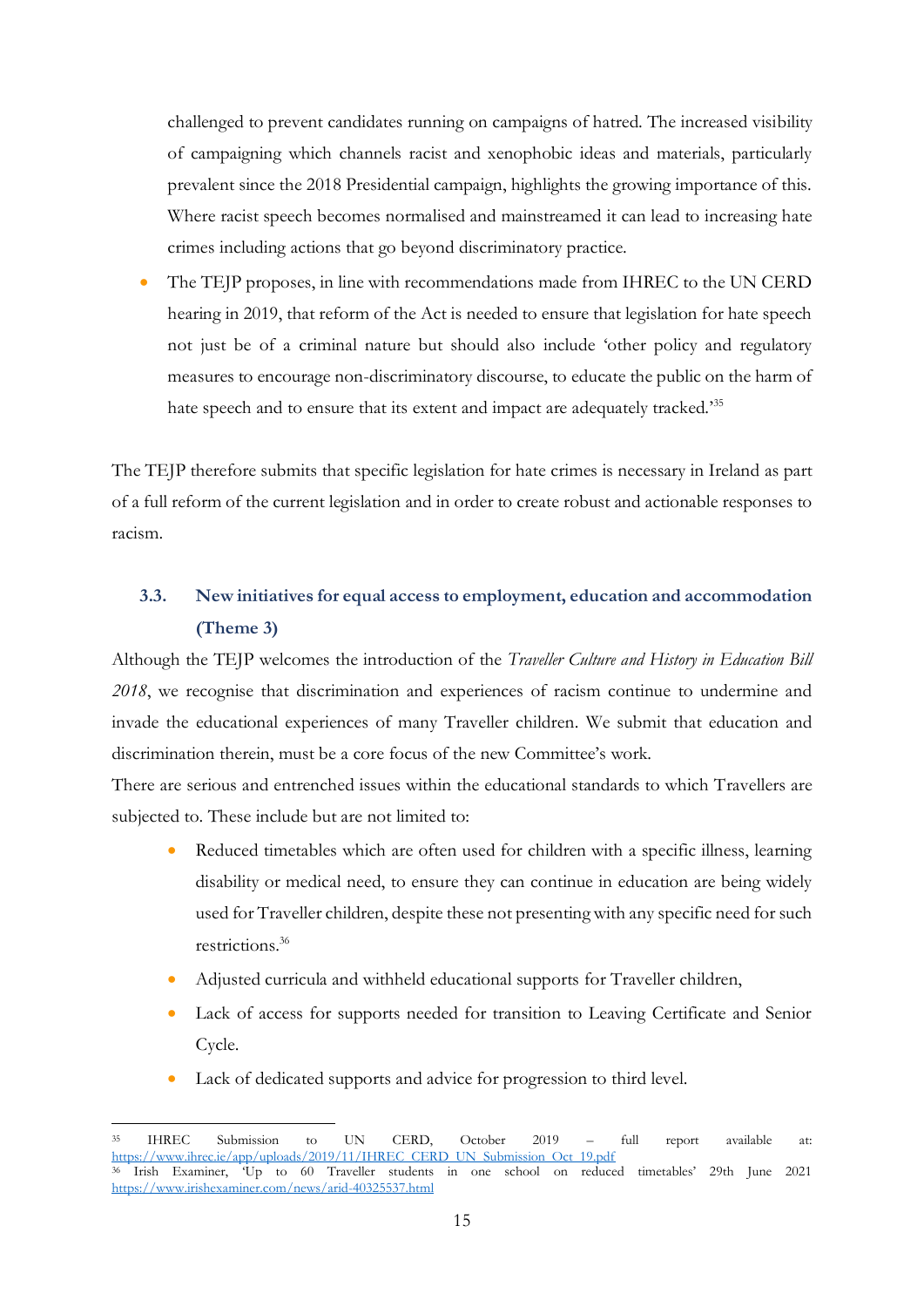Traveller children are effectively segregated within formal education. The practices are archaic and based upon damaging perceptions of Travellers as disinterested in education. The TEJP recognises the delay caused to proposals to ensure an eradication of reduced timetabling practice by Covid-19, however a new approach is urgently needed. Such an approach must uphold the rights of the child to educational attainment and must focus on driving retention and progression through education for Travellers. Other supports must be adopted including:

- Nationwide and centralised roll out of Traveller-specific enhanced support for access programmes such as the excellent programme rolled out in Munster Technological University, the PATH programme<sup>37</sup> and the Junior Star Pupil Programme in Kerry which promotes access to third level and provides information, guidance and support to students from the Traveller community who are in the Junior Cycle of a mainstream second-level school.<sup>38</sup>
- Specific grants must be adopted to support Travellers to third level in light of ongoing issues with the inadequacy of SUSI grant system.
- Employment programmes to provide incentives for employers to hire Travellers, reskill/upskilling grants, focus on supporting and promoting specific Traveller crafts and heritage e.g. smithing, tinwork, music via specific cultural heritage grants and state supported actions.

## **Traveller Accommodation:**

While the TEJP welcomed the thorough and excellent work of the Report of the Expert Review Group on Traveller Accommodation,<sup>39</sup> there has to date been little progress on the implementation of their recommendations. These recommendations were comprehensive, guided by culturally-sensitive and appropriate practice and findings and would create tangible and crucial reform to the current broken Traveller Accommodation system provided for under the *Housing (Traveller Accommodation) Act 1998*. The TEJP would call for the swift implementation of these findings in full, for Ireland to adequately meet its international human rights duty to protect and uphold the rights of Irish Travellers to culturally appropriate accommodation.

The TEJP further recognises the prejudice and systemic racism that has and continues to stymie local authority provision of adequate Traveller appropriate accommodation. The failure of many

<sup>38</sup> IT Tralee, Junior Star Programme,

<sup>37</sup> CIT Access Programme Overview, [http://www.mycit.ie/access\\_disability.traveller-education](http://www.mycit.ie/access_disability.traveller-education)

<sup>://</sup>www.ittralee.ie/en/InformationFor/CurrentStudents/StudentLife/StudentSupportServices/AccessOffice/TravellerLiaisonOf ficer/#juniorstar

<sup>39</sup> Report of the Expert Review Group on Traveller Accommodation (2019) [https://rebuildingireland.ie/wp](https://rebuildingireland.ie/wp-content/uploads/2019/07/2019-July-Expert-Review-Group-Traveller-Accommodation.pdf)[content/uploads/2019/07/2019-July-Expert-Review-Group-Traveller-Accommodation.pdf](https://rebuildingireland.ie/wp-content/uploads/2019/07/2019-July-Expert-Review-Group-Traveller-Accommodation.pdf)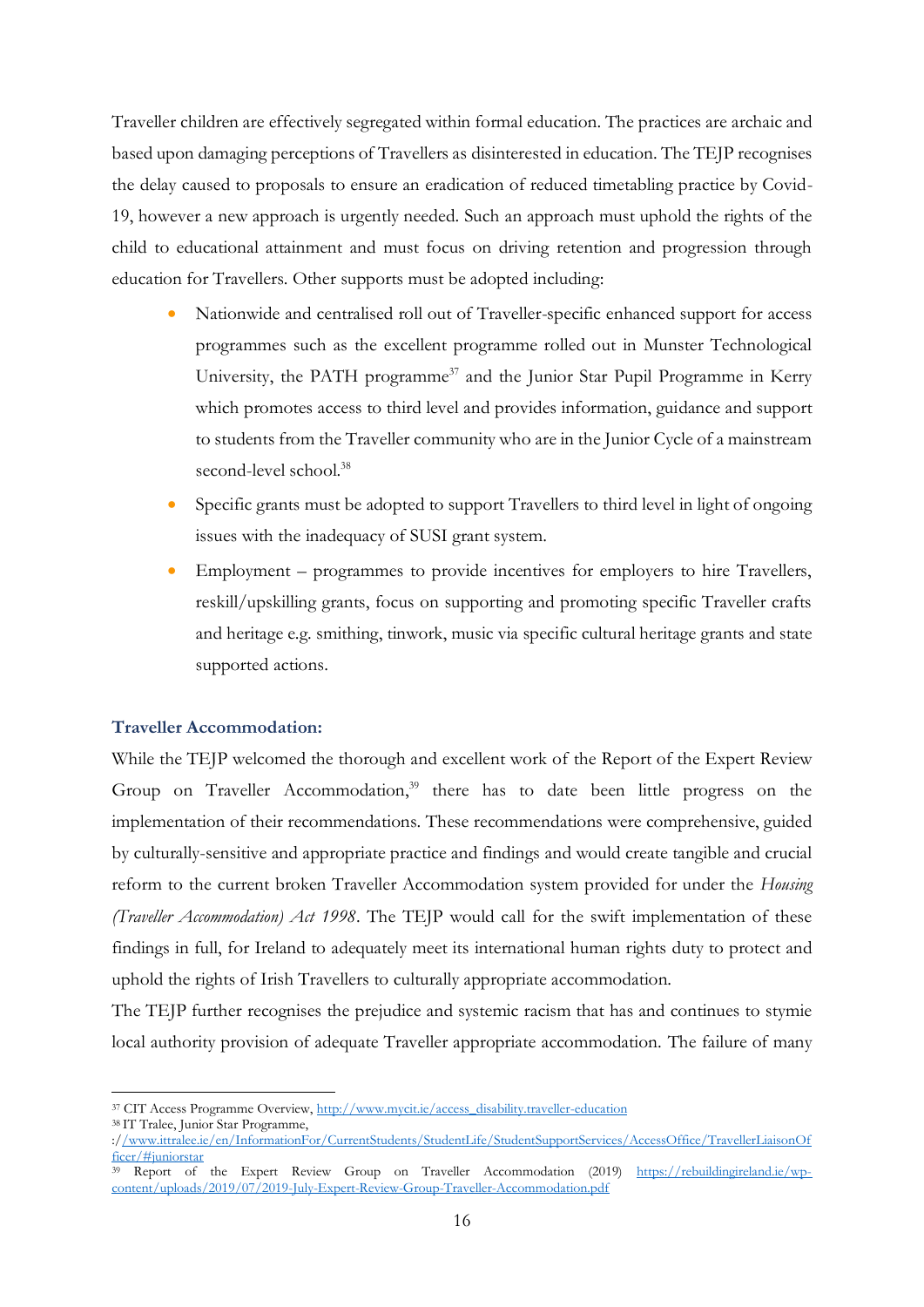local authorities to provide this, despite clear allocation of unspent funds, is indicative of wider issues with discrimination and prejudice within Traveller Accommodation Units. These issues reached critical point considering the hugely detrimental impact of Covid-19 upon the living situation of many Travellers reliant upon local authority Traveller accommodation. We therefore call for the extension of Circular 06/2020 and Circular 46/2016 which granted Local Authorities emergency powers to respond to Traveller accommodation issues which may contribute to the spread of Covid-19 in overcrowded accommodation. These included extra mobile homes and welfare units/portaloos on halting sites to enable residents to adhere to public health guidelines. The TEJP is aware, that despite the ongoing threat of Covid-19, that many local authorities have ceased providing or at worst, never provided, emergency measures are mandated in the circulars. The TEJP would question what motivated this failure of the local authorities to do so, where specific funds where ringfenced for this exact purpose.

#### **Recommendations:**

In considering the manner in which the current Traveller accommodation programme structure perpetuates racial discrimination, local authority refusal to supply Traveller-specific accommodation is in direct contraindication to the international human rights of the Traveller Community. Moreover, evidence has repeatedly been presented, that the issue is not funddependent. In fact, the majority of Local Authorities return the majority of their accommodation budget unspent. The issue therefore appears to be with the responsibility for Traveller accommodation being with local authorities who appear to be unable to carry out their duties under *the Housing (Traveller Accommodation) Act 1998*. The Expert Review Group recently identified that a core barrier to full implementation of the Act is the lack of political will at local authority level,<sup>40</sup> stressing that the duty under the Act needs to be transferred from local to national Government to ensure such prejudice does not continue to prevent creation of Traveller-specific and culturally adequate accommodation.

It must be stressed that barriers to provision of Traveller-specific accommodation are solvable given the size of the Community and the general improvements to policy, legislation and funding supports. The core issues lie within implementation of legislation and policy and is compounded by the how local authorities completely fail to recognise the need to provide culturally appropriate accommodation, do not see it as a right, and therefore reimpose discriminatory "housing" solutions. <sup>41</sup> These issues are intrinsically tied to a lack of political will rooted in prejudice and racial

<sup>40</sup> *Ibid* 

<sup>41</sup> We note that this was a core finding from the IHREC Equality Review 'Provision of Traveller Accommodation by Local Authorities,' July 2021<https://www.ihrec.ie/our-work/equality-review>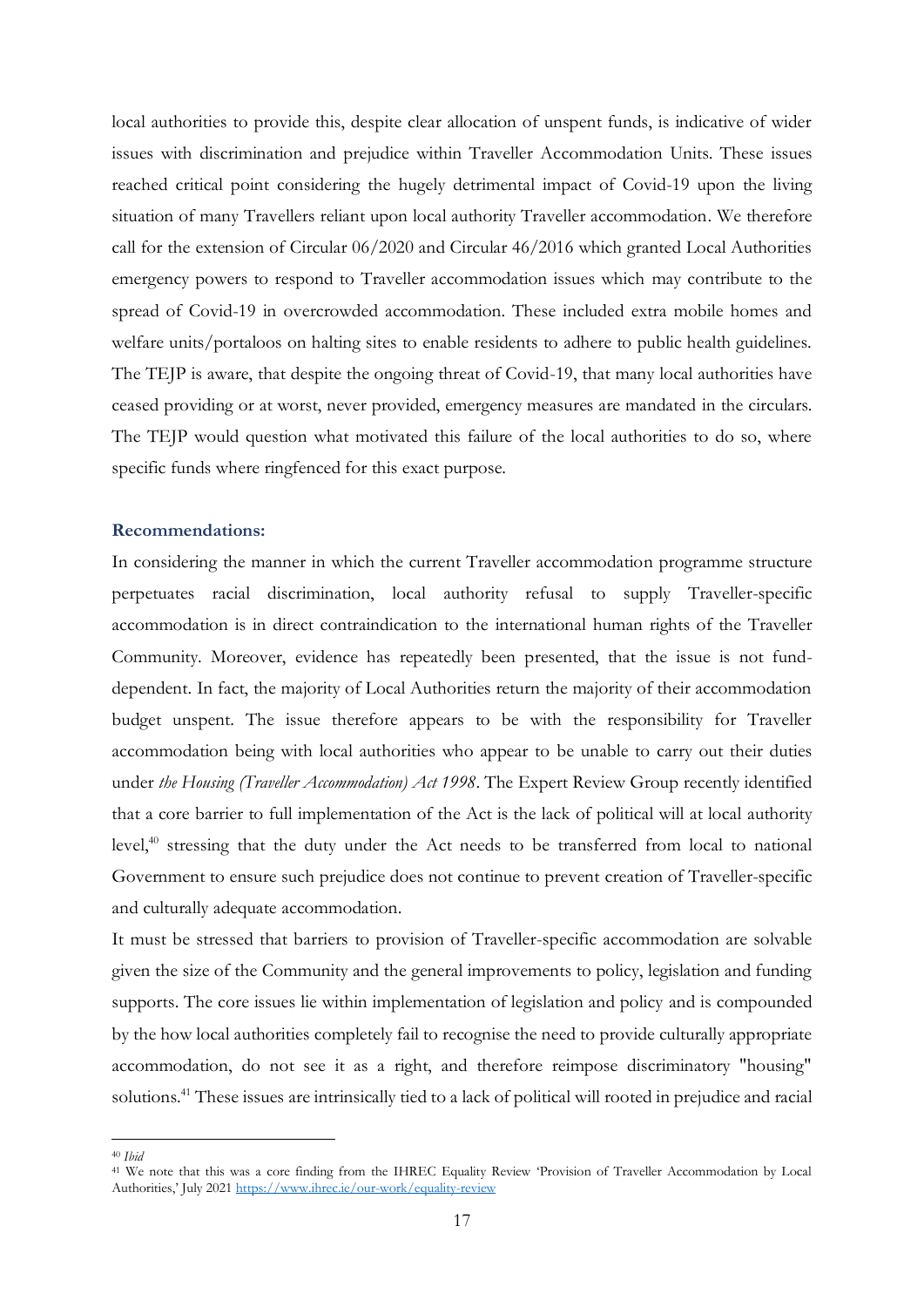discrimination at a local level, in addressing the issues a shift towards strengthened Executive Function is vital.

Some possible recommendations could be around:

- **Improved Executive Functions**: TAPs should be an Executive function for local authority management not a reserved function of Councillors; the result of the current system is an unnecessary politicisation of provision of Traveller-specific housing. All decisions on Traveller accommodation should be moved from the Local Authority to An Bórd Pleanála on a temporary basis (such as the current approach to Strategic Housing Zones). Part 8 of *Planning and Development Regulations 2001 – 2015* allows public consultation on Halting Site planning applications and is a key problem that must be resolved – TEJP submits that Part 8 is contrary to the State's international obligations and results in a restriction of Traveller rights as a result of public pressure. This is directly contrary to *L.R. et Al v. Slovakia* No 31/2002, U.N Doc CERD/C/66/D/31/2003 and the Antidiscrimination Directive 2000/43/EC.
- An **amendment to the Planning and Development (Housing) and Residential Tenancy Act 2016** would circumvent Part 8, moving such decisions to An Bórd Pleanala, The State therefore needs to amend planning regulations and to take effective steps to progressively realise the right to culturally appropriate housing for Travellers. Focus should lie on securing culturally appropriate accommodation as a priority in recognition of Travellers as an ethnic minority. Recognition of this, requires respect for nomadic practices and creation of transient sites and halting sites to prevent further erosion of Traveller ethnic identity in line with international human rights obligations *Winterstein v. France* no 27013/07, Art 17 CFREU which are binding upon the Irish State through the *European Convention on Human Rights Act, 2003* s. 2.
- **Accountability:** Imposing sanctions on local authorities who fail to realise obligations, create a centralised body to oversee implementation.
- **Respond to Traveller Families in Emergency Accommodation:** Traveller-specific emergency accommodation hubs need to be provided in each local authority in recognition of the high-levels of Travellers currently homeless. There needs to be an increased usage of Local Authority Managers using the emergency powers available to them to provide emergency accommodation for families living on unsafe roadsides while they await permanent accommodation provisions. Halting sites which have been closed must be refurbished and reopened to provide for the high demand for accommodation.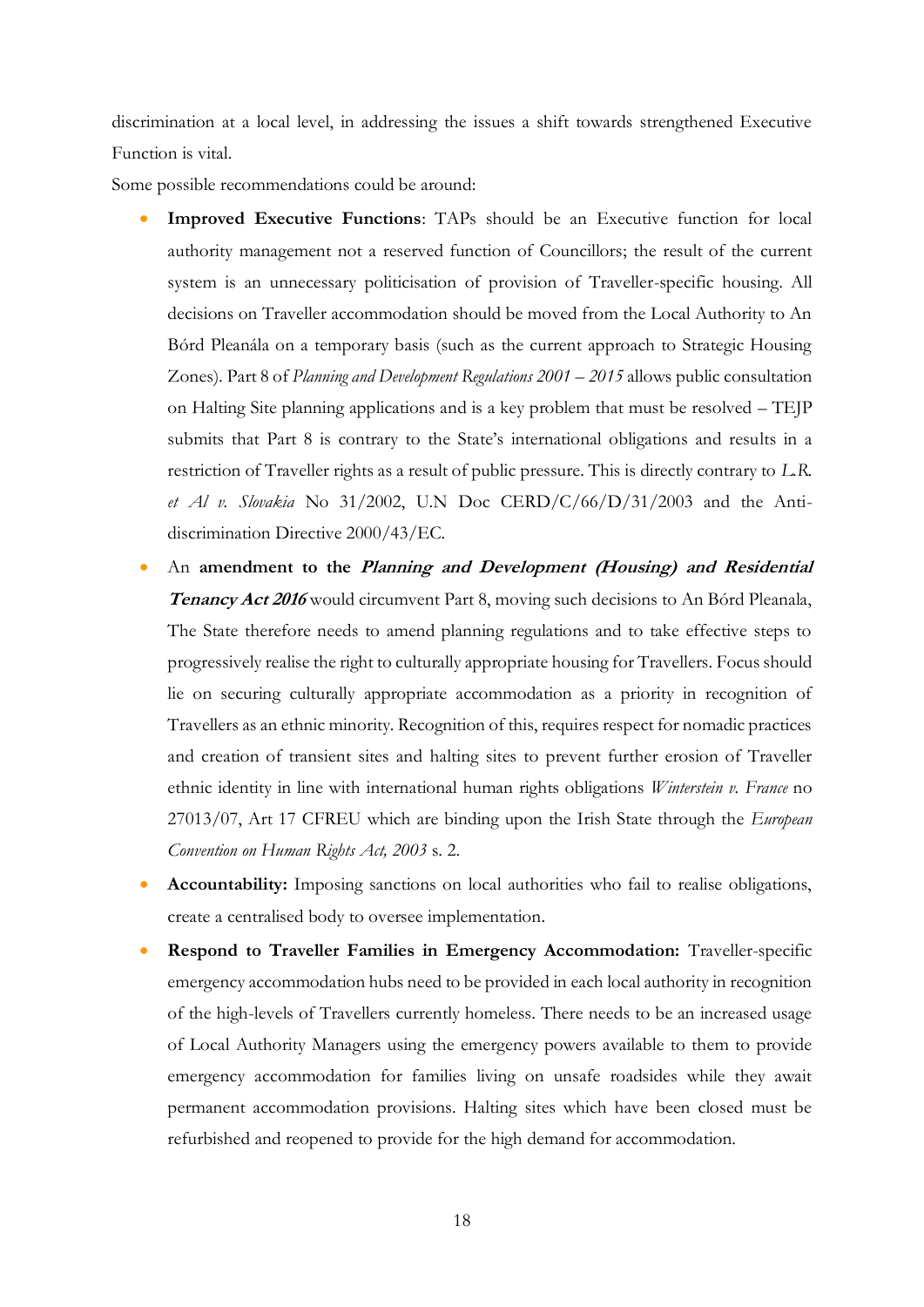#### **3.4. Actionable policies for greater social inclusion and participation (Theme 4)**

The TEJP recognises the need for actionable policies designed to create lasting change and greater social inclusion and participation amongst marginalised groups such as the Traveller Community. Such policies must Address the stigma, prejudice, discrimination, racism, social exclusion and identity erosion experienced by Travellers and include benchmarks and targets for monitoring effective implementation. Far too often, policy designed to enhance social inclusion remains purely aspirational and optical. Inclusion has recently become a 'buzz word' for commercial enterprises, such campaigns and initiatives do little more than create social media attention for performative allyship. Effective and measurable targets which have real impact for those excluded from society must be prioritised.

In particular, the following actions are needed to effect broader societal change, creating greater social inclusion:

- Unfortunately, without **adequate hate speech legislation** and in the absence of proper avenues through which to complain about public figures, those engaged in racist activities face little to no repercussions.
- The current barriers to social inclusion and participation of disadvantaged groups such as Travellers is largely attributable to the prejudice and stigma such groups face within society. Tackling this is a first step, however this must follow **a root and branch approach** through adequate punishments for those who exclude groups – increased funding, increased State supports for those actively engaging in inclusion and participatory projects.
- Awareness of the systemic racism experienced by minority groups and in particular Travellers, is not the issue, Unfortunately, Traveller racism and discrimination are engaged in across all aspects of society. TV programmes and films regularly engage in racist language and portray damaging stereotypes<sup>42</sup>. Such acts are seen as the *'last acceptable* **form of racism**' and there is no retribution for those who engage – evidenced by fact that individual politicians have sustained political careers on anti-Traveller rhetoric and that usage of anti-Traveller slurs pervade throughout society.
- Specific initiatives such as campaigns which raise public awareness of racial discrimination can only do so much. There is a place for such campaigns, yet a priority in must be in **actions which do more than raise awareness alone**, instead coupling this with real and visible calls for action. **Data collection** and greater understanding of who experiences

<sup>42</sup> For examples of this see Derry Girls, season 2 episode 3 'The Concert,' and Young Offenders which repeatedly used pejorative language often used to describe Travellers.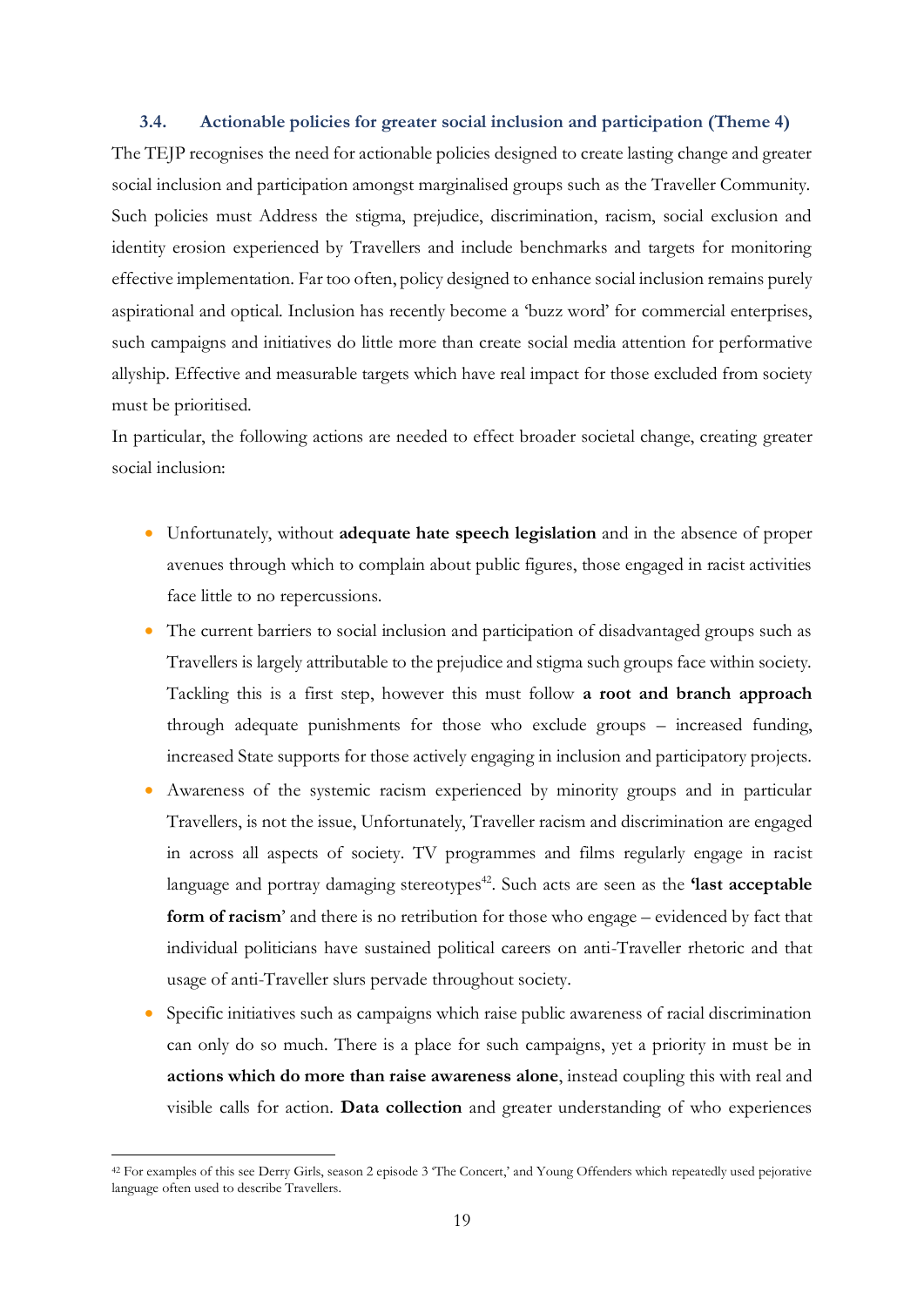racism and why is paramount. Yet ultimately stronger legislation, legal aid and supports for groups which assist and represent Traveller are a crucial first step. Campaigns and initiatives only go so far when legal system is too weak to act as an effective deterrent from those refusing service to marginalised groups. No adequate disincentive to not engage in racist acts in Ireland.

- Campaigns must be accompanied by awareness-raising of the proper **avenues to respond to and penalise those who engage in racism and hate speech**. Tools such as iReport and the work of INAR and IHREC more broadly must be made more visible. Specific reporting options for those in public office who engage with and actively campaign against minorities and specifically Travellers must be prioritised. The Presidential campaign and continued racism and prejudice rhetoric which pervades local authority politics evidence how weak the system for reprimanding political figures and candidates who engage in such acts is, codes of conduct must be robust and appropriate to ensure racism has no place in Irish politics.
- Specific **mechanisms are needed to ensure political procedures, processes and participation are antiracist**. These must include improved mechanisms for removal of Cllrs and others who engage in prejudice and racist language including clear avenues for complaint to Local Authorities, updating codes of conduct to more clearly penalise hate speech, racism and prejudiced language which at present are not clear. Overall, we need to make clear to those engaging in racist rhetoric that it will not be tolerated.

### **4. Concluding Remarks & Recommendations:**

A number of recommendations can be drawn from this submission, which the TEJP believes will both improve and strengthen responses to racism in Ireland:

The TEJP notes that the ongoing reform of the Incitement to Hatred Act is crucial to combatting racism in Ireland. In particular, 'hatred' as defined by the Act is clearly too loose a term and should be amended to 'prejudice' which allows for clearer scope and application and would bring Ireland in line with both European and International consensus on what constitutes incitement to hatred. The TEJP recognises to complete failure of the current act to respond to hate speech online both on social media and media platforms. Reform of the Act must address the serious issue of hate speech online and is fit for purpose, including reference not only to traditional media forms, but to social media platforms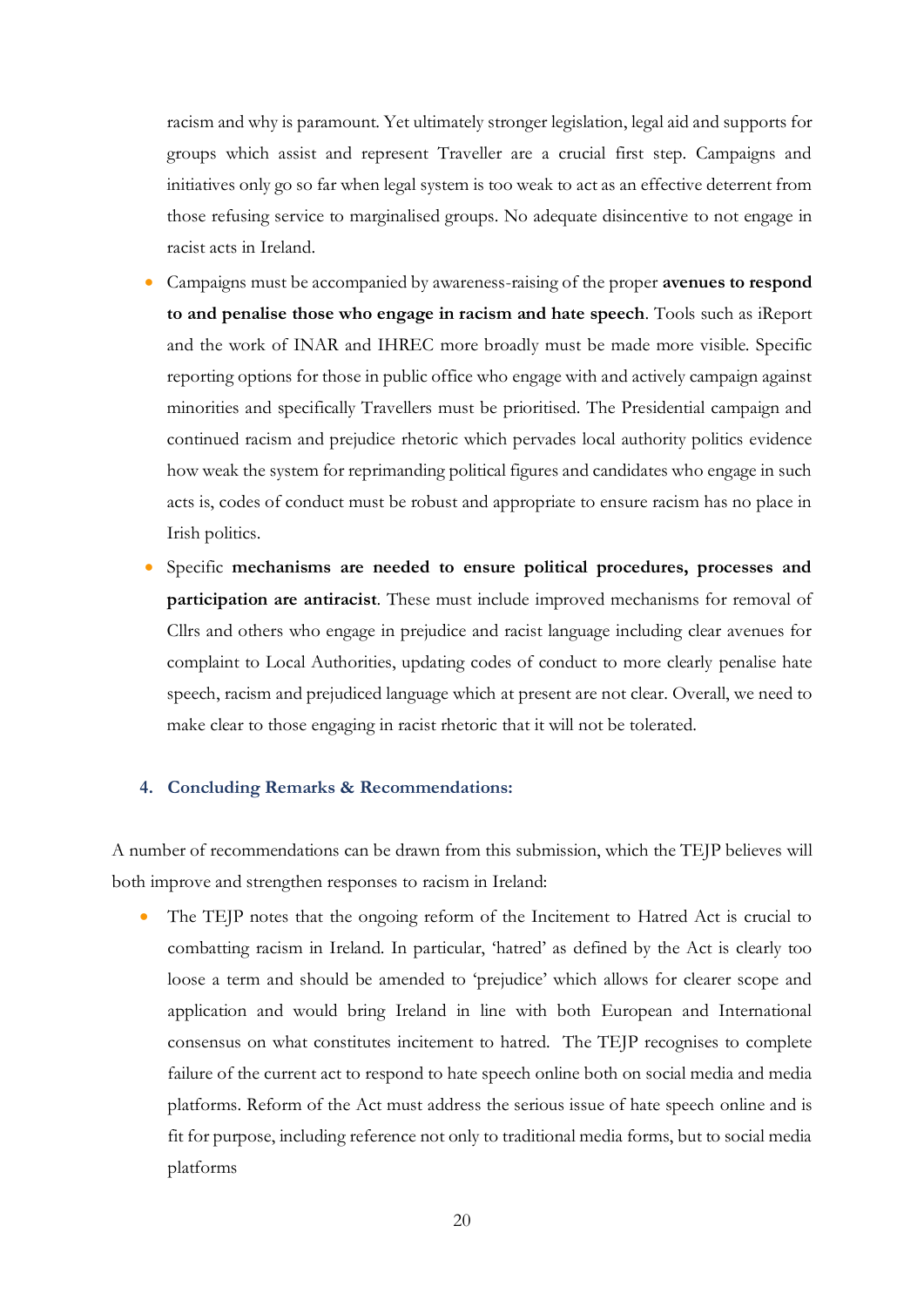- The TEJP notes that Travellers do not have faith in the current hate speech and racism legislation - based on the Act's failure to respond to and prevent hate speech in the Irish public, media and digital media realms. Traveller groups must be included at all levels of the reform process to ensure that active Community engagement and to encourage faith in the proposed reforms.
- The TEJP notes the use of 'hot topics' as click bait on online news media publications. The TEJP considers that ultimately the responsibility for policing content which may encourage or allow a platform for racial abuse, hate speech and prejudiced comments, be subject to greater Editorial scrutiny. Anti-racism training must be delivered to all BAI members in Ireland to encourage greater engagement with editorial responsibility in the publication of such content.
- The TEJP notes that specific training must delivered to the Gardaí and judiciary in order to encourage those involved in the prosecution of hate speech to be mindful of their important role in creating a society where racism is not tolerated. Steps must be taken in particular to address racial profiling both within the judiciary and An Garda Síochána.
- The TEJP encourages the State to take appropriate steps to combat hate speech on the basis of the principles laid down in the ECRI's *Report on Ireland (Fifth Monitoring Cycle)* recommendation to create new offences and to ensure that such steps form part of a comprehensive approach to hate speech and hate crime, establishing the necessary responses to target the social, economic, political, cultural and other root causes of hate speech and racism in Ireland.
- Urgent need for reform of Equality Framework, the WRC/DC division resulting from s19 *of the Intoxicating Liquor Act* and the lived experiences of Travellers reflect that the current framework serves to exclude those attempting to challenge inequal access to goods and services. This further marginalises individuals and directly undermines their right to access to justice.
- Reform is needed to the domestic equality infrastructure to ensure access to justice for victims of racial discrimination and inequality.
- Barriers to employment and education must be addressed at a national level.
- Commitment and clear strategic plan for reform of the current Traveller accommodation legislative framework to implement the findings of the Traveller Accommodation Expert Review Group.
- Entrenching social inclusion broader reform of the legislative frameworks creates a robust mechanism for challenging and responding to racism. Increased prosecutions under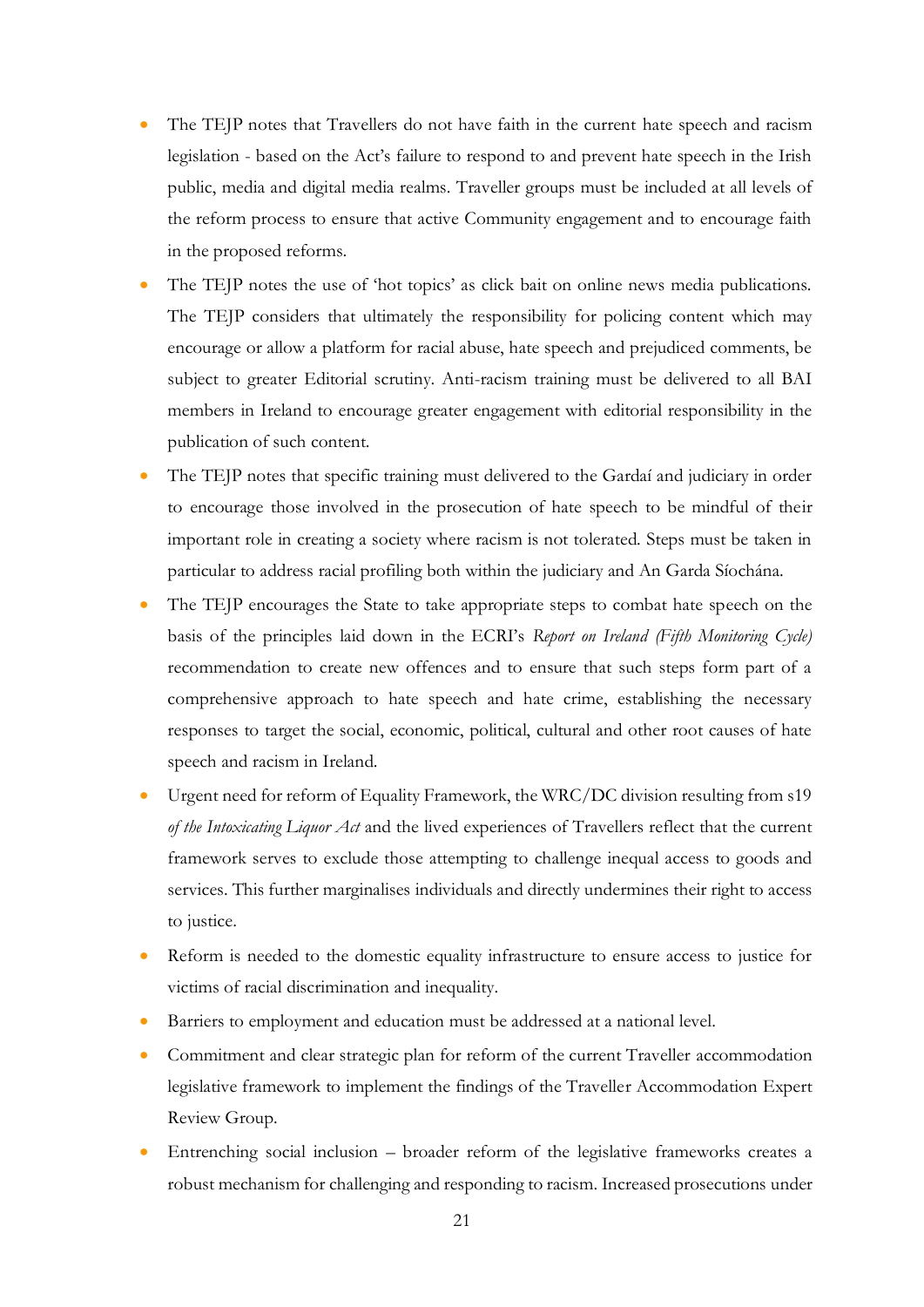both the equality and hate speech legislation would act as an effective deterrent and sends clear message to those engaging in racist and hateful speech across all forms of media and new technology.

- Inclusion of prejudiced and discriminatory language in all codes of conduct for public officials to be supported by transparent and effective complaint mechanisms. At present, Councillors and local authority staff face little disincentive when engaging in such language and rhetoric yet is it not uncommon. Stronger codes of conduct which clearly outlaw discriminatory or prejudiced communications with clear methods of complaint may act as a deterrent for those who have previously run on racist and anti-minority platforms.
- The TEJP stresses that in Cork particularly, many Travellers have had adverse experiences with members of the Gardaí and judiciary where derogatory language is used without a means of challenging this. We are therefore highly cautious of how such training would be developed and stress that Traveller Representatives must be involved in the drafting and creation of such training to ensure that it is not a 'box-ticking' exercise. Such training could be modelled on the highly successful Traveller Cultural Awareness Training offered to those working with Travellers within the HSE. Furthermore, the TEJP stress that any proposed training for the Judiciary and Gardaí should be mandatory and continuously monitored to ensure that it is effective.
- Increased data creation and monitoring to benchmark the actions of the National Action Plan and to adapt outputs and policies accordingly.
- Human rights training is needed across the public sector, and it should be introduced with an effective approach to embedding the Public Sector Equality and Human Rights Duty. The Public Sector duty should be a core consideration in the work undertaken by all Government bodies and agencies in respect of the matters raised in this report. Enforcement of the Duty may be carried out by several bodies but must be in place to give it adequate standing in policy and practice and increase the trust of the public in its function.
- There needs to be a coordinated and national commitment amongst all public bodies working for and with Travellers to commit to anti-racism strategies which include relevant training, facilitation of access to education, employment and services, transparency of terms within this work and clear visibility. Engagement with these issues on a purely optical level is no longer sufficient, clear and actionable State and public sector duty must be committed to. A State enforced move away from rhetoric to actionable practice is required to further progress Ireland's commitment to anti-racism.